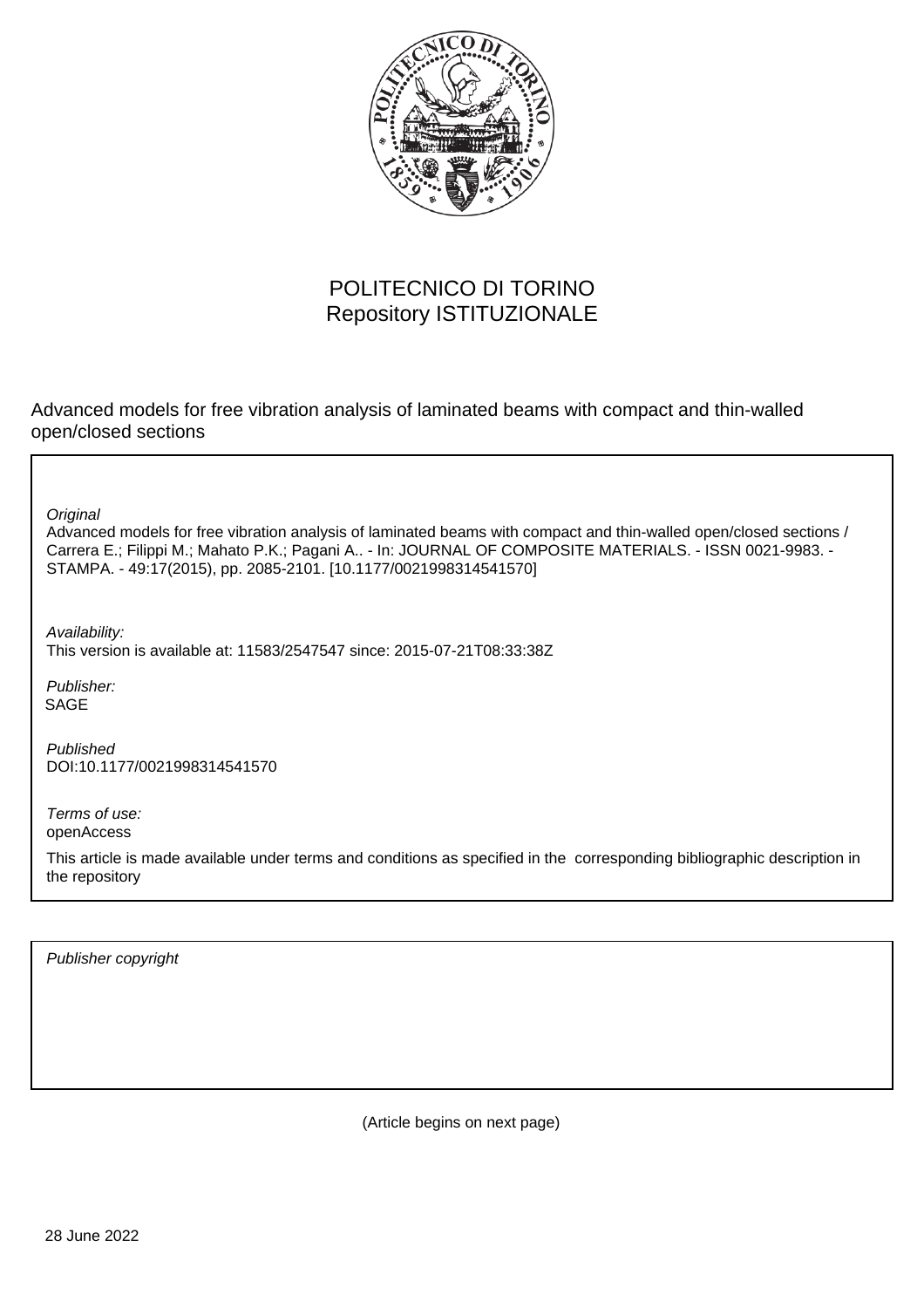# Advanced models for free vibration analysis of laminated beams with compact and thin-walled open/closed sections

Erasmo Carrera<sup>12</sup>; Matteo Filippi<sup>1†</sup>, Prashanta KR Mahato<sup>13‡</sup>, Alfonso Pagani<sup>a§</sup>

<sup>1</sup>Department of Mechanical and Aerospace Engineering, Politecnico di Torino, Corso Duca degli Abruzzi 24, 10129 Torino, Italy.

<sup>2</sup>King Abdulaziz University, Jeddah, Saudi Arabia.

<sup>3</sup>Department of Mechanical Engineering, Indian School of Mines, Dhanbad-826004, India.

## Submitted to Journal of Composite Materials

Revised version of the paper JCM-14-0312

*Author for correspondence:* E. Carrera, Professor of Aerospace Structures and Aeroelasticity, Department of Mechanical and Aerospace Engineering, Politecnico di Torino, Corso Duca degli Abruzzi 24, 10129 Torino, Italy, tel: +39 011 090 6836, fax: +39 011 090 6899, e-mail: erasmo.carrera@polito.it

<sup>∗</sup>Professor of Aerospace Structures and Aeroelasticity, e-mail: erasmo.carrera@polito.it †PhD student, e-mail: matteo.filippi@polito.it

‡Visiting Scholar, e-mail: prashanta.mahato@polito.it

<sup>§</sup>PhD student, e-mail:alfonso.pagani@polito.it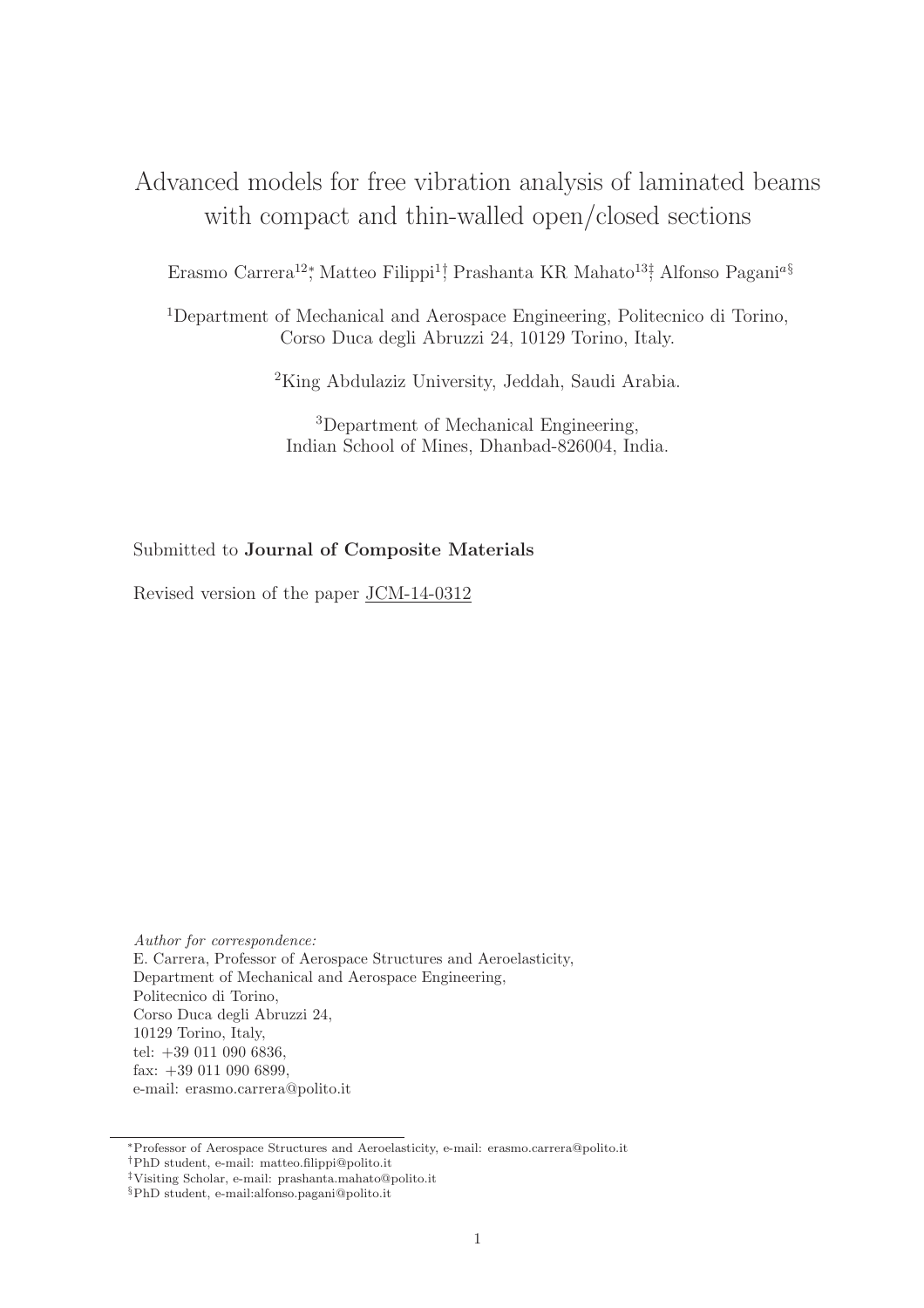#### Abstract

In this paper, refined one-dimensional (1D) beam theories are implemented for the free vibration analysis of laminated beams with compact and thin-walled cross-sections. The proposed models are based on the Carrera Unified Formulation (CUF), which was formerly introduced for the analysis of plates and shells and recently expanded to beam structures by the first author and his co-workers. CUF is a hierarchical formulation leading to very accurate and computationally efficient finite element (FE) models. According to the latest developments in the framework of CUF, refined beam models are implemented using either Taylor-like or Lagrange-like polynomials in order to expand the unknown kinematic variables on the cross-section of the beam. Equivalent single layer models result from the former approach. On the other hand, if Lagrange polynomials are used, layer-wise models are produced. In this work, a classical 1D FE formulation along the beam length is used to develop numerical applications. A number of laminated beam structures are analysed and particular attention is given to laminated box beams with open and closed cross-section. The frequencies and the mode shapes obtained with the present refined beam elements are compared with solid/shell FE solutions from the commercial code MSC/Nastran and, when possible, with those found in the literature. The Modal Assurance Criterion (MAC) is used for model-to-model comparisons so as to demonstrate the enhanced capabilities of the proposed formulation in investigating the free vibration characteristics of both compact and thin-walled box laminated beams.

#### Keywords

Refined theories, Finite element method, Unified formulation, Laminated beams, Thin-walled, Free vibrations.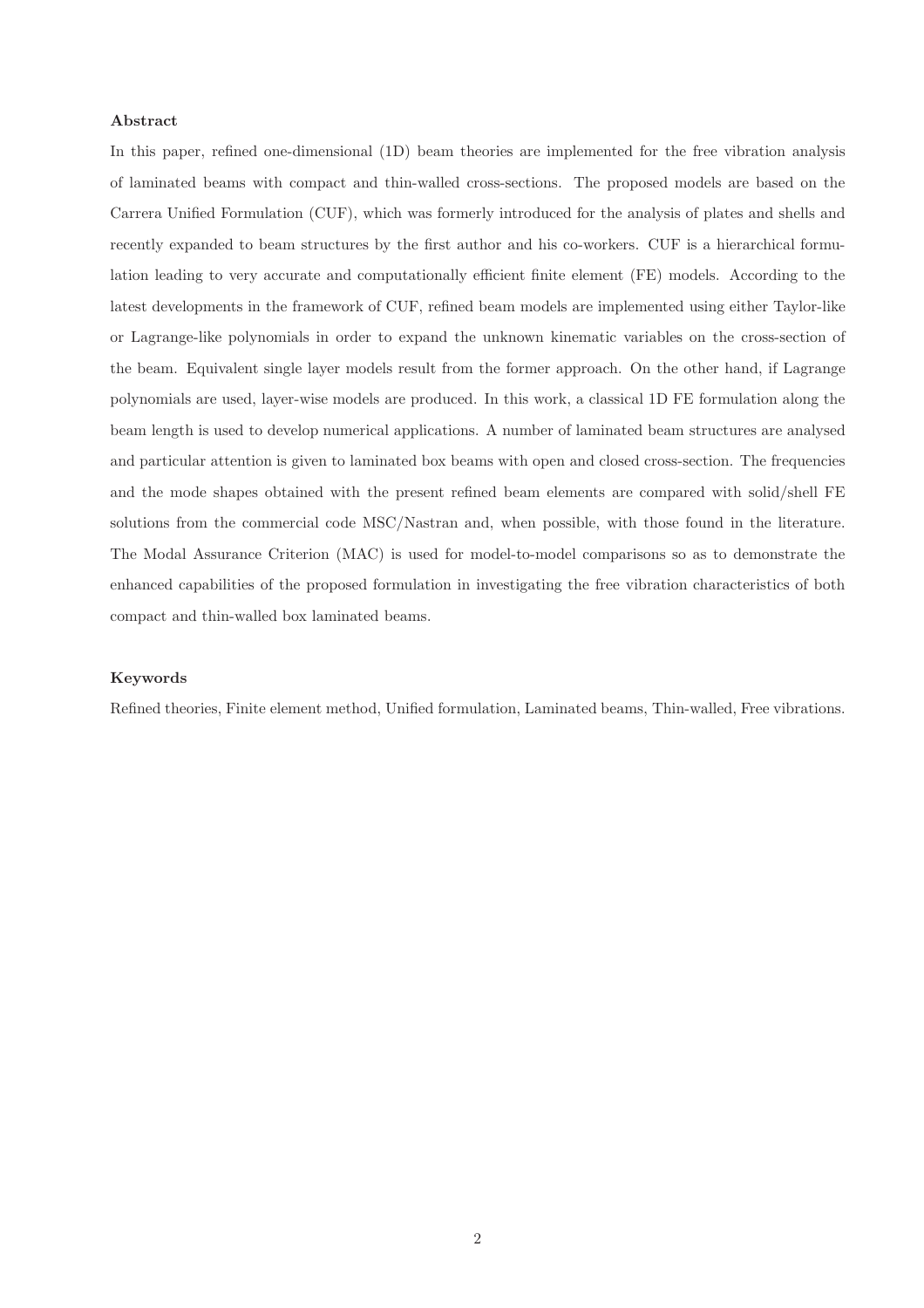# Introduction

The use of composite materials in various weight-sensitive structures (e.g. high speed aircraft, rocket, launch vehicles, etc.) is quite popular due to their well known attractive properties, such as high specific strength and stiffness, excellent fatigue and corrosion resistance. The wide use of laminated composite materials has aroused considerable interest in the related theoretical models and numerical simulation methods, including one-dimensional (1D) structural theories. Indeed, though the anisotropic materials exhibit a more complex behaviour than their metallic counterparts, the beam theories have been extensively used due to their simplicity and low computational costs. A considerable number of theories have been conceived in order to overcome the limitations of the first beam models introduced by Euler and Bernoulli [1] (hereinafter referred to as EBBM, i.e. Euler-Bernoulli Beam Model) and by Timoshenko [2] (hereinafter referred to as TBM, i.e. Timoshenko Beam Model) (see [3, 4]). For instance, Reddy [5] and Reddy and Khdeir [6] used parabolic distribution of the transverse shear strains in order to fulfill the free boundary condition for the shear stress on the top and bottom surfaces. Matsunaga [7] presented an higher-order model based on the method of power series expansion of displacement components along the depth coordinate z. Recently, Vidal et al. [8] proposed the approximation of the displacement field as a sum of separated functions of axial and transverse coordinate by adopting the Proper Generalized Decomposition (PGD) procedure, whereas Jun and Hongxing [9] used the Dynamic Stiffness Method (DSM) and a trigonometric shear deformation theory for solving the equations of motion of laminated beams. Furthermore, Grover et al. [10] studied the stability and the static behavior of laminated and sandwich plates by using an inverse hyperbolic shear deformation theory providing a closed-form solution for a simply supported symmetric plates while, in [11], Carrera compared different 2D theories in order to investigate the effects of the curvature and the shear deformation on buckling and vibrations of cross-ply laminated shells. As far as free vibration analyses are concerned, Subramanian [12] presented two different 1D finite elements (FEs) for laminated beams, in which the odd powers of the z-coordinate (until the 5th order) were used for expanding the axial displacement and the even powers were used for the transverse displacement (until the 4th order). In the paper by Marur and Kant [13], Taylor's series expansions were used for the axial displacement in order to describe the warping of cross-sections of sandwich and composite beams without the need of a shear correction factor. Interesting mixed formulations were presented in [14], where through-the-thickness continuity of transverse stress and displacement fields were enforced. Since frequently used in various engineering applications, Qatu *et al.* proposed new models for the study of curved beams performing on generally laminated structures both dynamic and static analyses ([15]-[16]). Furthermore, the authors provided a thorough review on the vibrations of curved and straight composite beams [17]. Other noteworthy contributions are those by Chen et al. [18], Stemple and Lee [19], Mitra et al. [20], Chandrashekhara et al. [21] and Chandrashekhara and Bangera [22]. The aforementioned theories based on the equivalent single layer (ESL) approach are not able to reproduce piecewise continuous displacement and transverse stress fields in the thickness direction, typical of the multilayered structures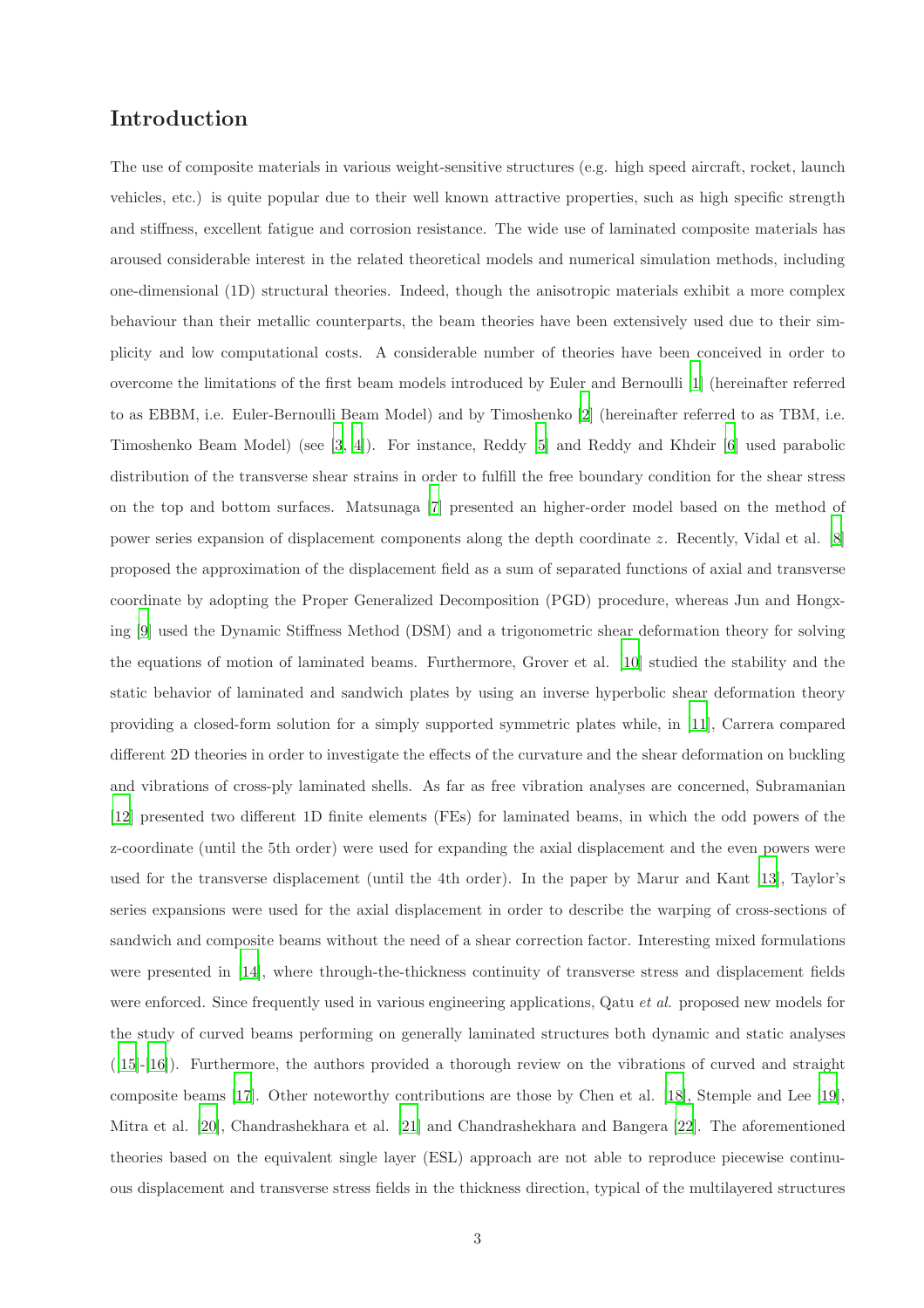[23, 24]. Hence, many researchers have adopted the layer-wise (LW) approach [25]. For instance, Shimpi and Ghugal [26] presented a new LW trigonometric model for two-layered cross-ply beams. Tahani [27] proposed two LW theories for analyzing the static and dynamic behavior of the laminated beams with a generic lamination. Surana and Nguyen [28] developed a 2D-beam element using Lagrange interpolating polynomials in the transverse direction to accurately describe the shear transverse stress distribution of composite curved structures. Despite the results being very accurate, the computational costs of the LW models rapidly grow when the number of the layers increases. For this reason, layer-independent theories that make use of zig-zag or Heaviside's through-the-thickness functions have been conceived. Murakami [29] was the first to introduce a zig-zag function into Reissner's mixed variational principle to develop an advanced plate theory (for a complete review about zig-zag methods, see [24]). Recently, Vidal and Polit [30, 31] presented a refined sine model for laminated beams by providing a Heaviside function for each layer to satisfy the continuity conditions for both displacements and transverse shear stress and the free conditions of the upper and lower surfaces. Subsequently, the same authors introduced Murakami's zig-zag function in the sine model [32] so as to take into account the discontinuity of the first derivative of the displacements. A further contribution was proposed in [33], where a new linear two-nodes beam element was evaluated based on the combination of classical TBM and a refined zig-zag theory.

Further theories have been developed for the studies of the lighter thin-walled box beams, see for example [34, 35, 36, 37, 38, 39, 40]. In the present paper, 1D higher-order theories based on generalized displacement variables are used to carry out free vibration analyses of laminated composite box beams. These theories are derived from the Carrera Unified Formulation (CUF) [41, 42]. Two classes of CUF 1D models were formulated in recent works: the Taylor-Expansion class, hereafter referred to as TE, and the Lagrange-Expansion class, hereafter referred to as LE. TE models exploit N-order Taylor-like polynomials to define the displacement field above the cross-section with N as a free parameter of the formulation. The strength of CUF TE beam models [43] in dealing with arbitrary geometries, thin-walled structures and local effects were evident in static [44, 45], free-vibration analysis [46, 47, 48] and asymptotic-like refined model analysis [49]. Recently, CUF TE theories were applied with reference to DSM to investigate the free vibration characteristics of isotropic [50] and laminated thin-walled structures [51]. Moreover, the dynamic analysis of laminated composite rotors were carried out in [52, 53, 54] through TE models. On the other hand, the LE class is based on Lagrange-like polynomials to discretize the cross-section displacement field and they have only pure displacement variables. Recently, static analyses on isotropic [55] and composite structures [56] have revealed the strength of LE models in dealing with open cross-sections, arbitrary boundary conditions and obtaining LW descriptions of the 1D model. Moreover, LE models have been successfully used for the component-wise analyses of both aeronautical [57, 58] and civil engineering structures [59, 60].

The main novelty of the present paper is that CUF models are extended to the free vibration analysis of composite thin-walled beams made of orthotropic layers that are arbitrarily rotated on the cross-sectional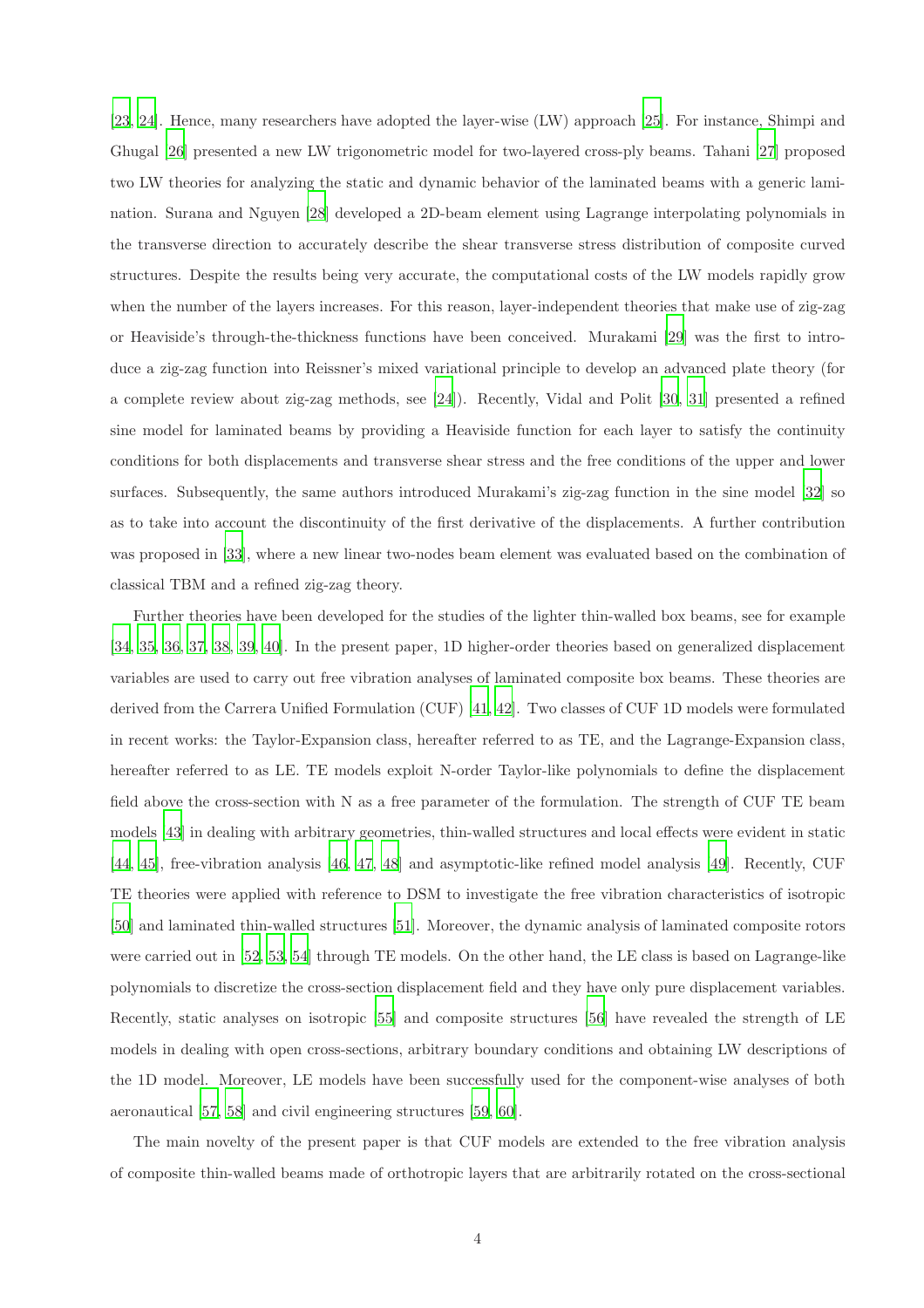

Figure 1. Coordinate frame of the beam model.

plane (xz-plane for the present reference system). In the next Section, CUF is introduced in the framework of the Finite Element Method (FEM). Then, numerical results by both TE and LE beam models are discussed and compared to those from the literature and by a commercial FEM code.

# Unified formulation

## Preliminaries

The adopted coordinate frame is presented in Figure 1. The beam boundaries over y are  $0 \le y \le L$ . The displacement vector is:

$$
\mathbf{u}(x, y, z) = \begin{cases} u_x & u_y & u_z \end{cases} \bigg\}^T \tag{1}
$$

Stress,  $\sigma$ , and strain,  $\epsilon$ , components are grouped as follows:

$$
\sigma_p = \begin{cases}\n\sigma_{zz} & \sigma_{xx} & \sigma_{zx} \\
\sigma_{x} & \sigma_{xx} & \sigma_{yx}\n\end{cases}, \quad \epsilon_p = \begin{cases}\n\epsilon_{zz} & \epsilon_{xx} & \epsilon_{zx} \\
\epsilon_{zz} & \epsilon_{xx} & \epsilon_{yx}\n\end{cases}
$$
\n
$$
\sigma_n = \begin{cases}\n\sigma_{zy} & \sigma_{xy} & \sigma_{yy} \\
\sigma_{xy} & \sigma_{yy} & \sigma_{xy}\n\end{cases}
$$
\n(2)

The subscript " $n$ " stands for terms lying on the cross-section, while " $p$ " stands for terms lying on planes which are orthogonal to  $\Omega$ . Linear strain-displacement relations are used:

$$
\epsilon_p = D_p \mathbf{u}
$$
  

$$
\epsilon_n = D_n \mathbf{u} = (D_{n\Omega} + D_{ny}) \mathbf{u}
$$
 (3)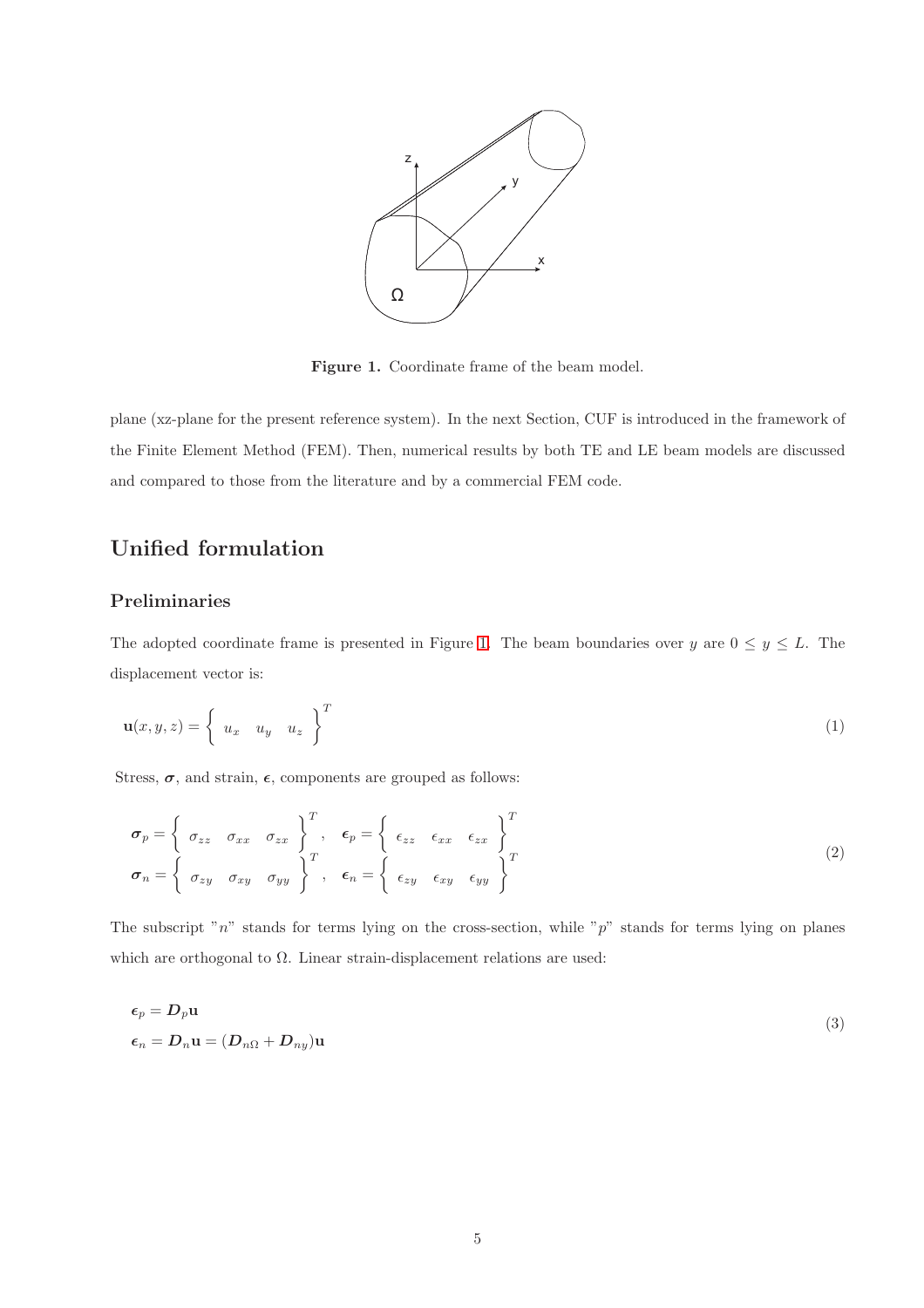with:

$$
\boldsymbol{D}_{p} = \begin{bmatrix} 0 & 0 & \frac{\partial}{\partial z} \\ \frac{\partial}{\partial x} & 0 & 0 \\ \frac{\partial}{\partial z} & 0 & \frac{\partial}{\partial x} \end{bmatrix}, \quad \boldsymbol{D}_{n\Omega} = \begin{bmatrix} 0 & \frac{\partial}{\partial z} & 0 \\ 0 & \frac{\partial}{\partial x} & 0 \\ 0 & 0 & 0 \end{bmatrix}, \quad \boldsymbol{D}_{ny} = \begin{bmatrix} 0 & 0 & \frac{\partial}{\partial y} \\ \frac{\partial}{\partial y} & 0 & 0 \\ 0 & \frac{\partial}{\partial y} & 0 \end{bmatrix}
$$
(4)

The Hooke law is exploited:

$$
\sigma = \tilde{C}\epsilon \tag{5}
$$

According to Eq. 2, the Eq. 5 becomes:

$$
\sigma_p = \tilde{C}_{pp}\epsilon_p + \tilde{C}_{pn}\epsilon_n
$$
  
\n
$$
\sigma_n = \tilde{C}_{np}\epsilon_p + \tilde{C}_{nn}\epsilon_n
$$
\n(6)

Box beams can be considered constituted by a certain number of straight orthotropic layers, whose material coordinate system  $(1, 2, 3)$  generally do not coincide with the physical coordinate system  $(x, y, z)$  as shown in Figure 2. This figure also shows the capability of the present formulation to deal with arbitrary rotations of the fibres both in  $xy$ - and  $xz$ -planes. Using this approach, the matrices containing the coefficients of the generic material k are fully populated.

$$
\tilde{\boldsymbol{C}}_{pp}^{k} = \begin{bmatrix} \tilde{C}_{11}^{k} & \tilde{C}_{12}^{k} & \tilde{C}_{14}^{k} \\ \tilde{C}_{12}^{k} & \tilde{C}_{22}^{k} & \tilde{C}_{24}^{k} \\ \tilde{C}_{14}^{k} & \tilde{C}_{24}^{k} & \tilde{C}_{44}^{k} \end{bmatrix}, \qquad \tilde{\boldsymbol{C}}_{pn}^{k} = \begin{bmatrix} \tilde{C}_{15}^{k} & \tilde{C}_{16}^{k} & \tilde{C}_{13}^{k} \\ \tilde{C}_{25}^{k} & \tilde{C}_{26}^{k} & \tilde{C}_{23}^{k} \\ \tilde{C}_{45}^{k} & \tilde{C}_{46}^{k} & \tilde{C}_{43}^{k} \end{bmatrix}, \qquad \tilde{\boldsymbol{C}}_{nn}^{k} = \begin{bmatrix} \tilde{C}_{55}^{k} & \tilde{C}_{56}^{k} & \tilde{C}_{35}^{k} \\ \tilde{C}_{56}^{k} & \tilde{C}_{66}^{k} & \tilde{C}_{36}^{k} \\ \tilde{C}_{35}^{k} & \tilde{C}_{36}^{k} & \tilde{C}_{33}^{k} \end{bmatrix} \qquad (7)
$$

The explicit forms of the coefficients of the matrices  $\tilde{C}^k_{ij}$  are not given here for the sake of brevity, but they can be found in [54].

### Hierarchical Higher-Order Models, TE and LE Classes

In the framework of CUF, the displacement field is the expansion of generic cross-sectional functions,  $F_{\tau}$ 

$$
\mathbf{u}(x, y, z) = F_{\tau}(x, z)\mathbf{u}_{\tau}(y) \qquad \tau = 1, 2, \dots, M
$$
\n
$$
(8)
$$

where  $u<sub>\tau</sub>$  is the vector of the *generalized* displacement, M is the number of terms of the expansion and, in according to the generalized Einstein's notation,  $\tau$  indicates summation. The choice of  $F_{\tau}$  determines the class of the 1D CUF model that has to be adopted. TE 1D models are based on polynomial expansions,  $x^i z^j$ , of the displacement field above the cross-section of the structure, where  $i$  and  $j$  are positive integers. For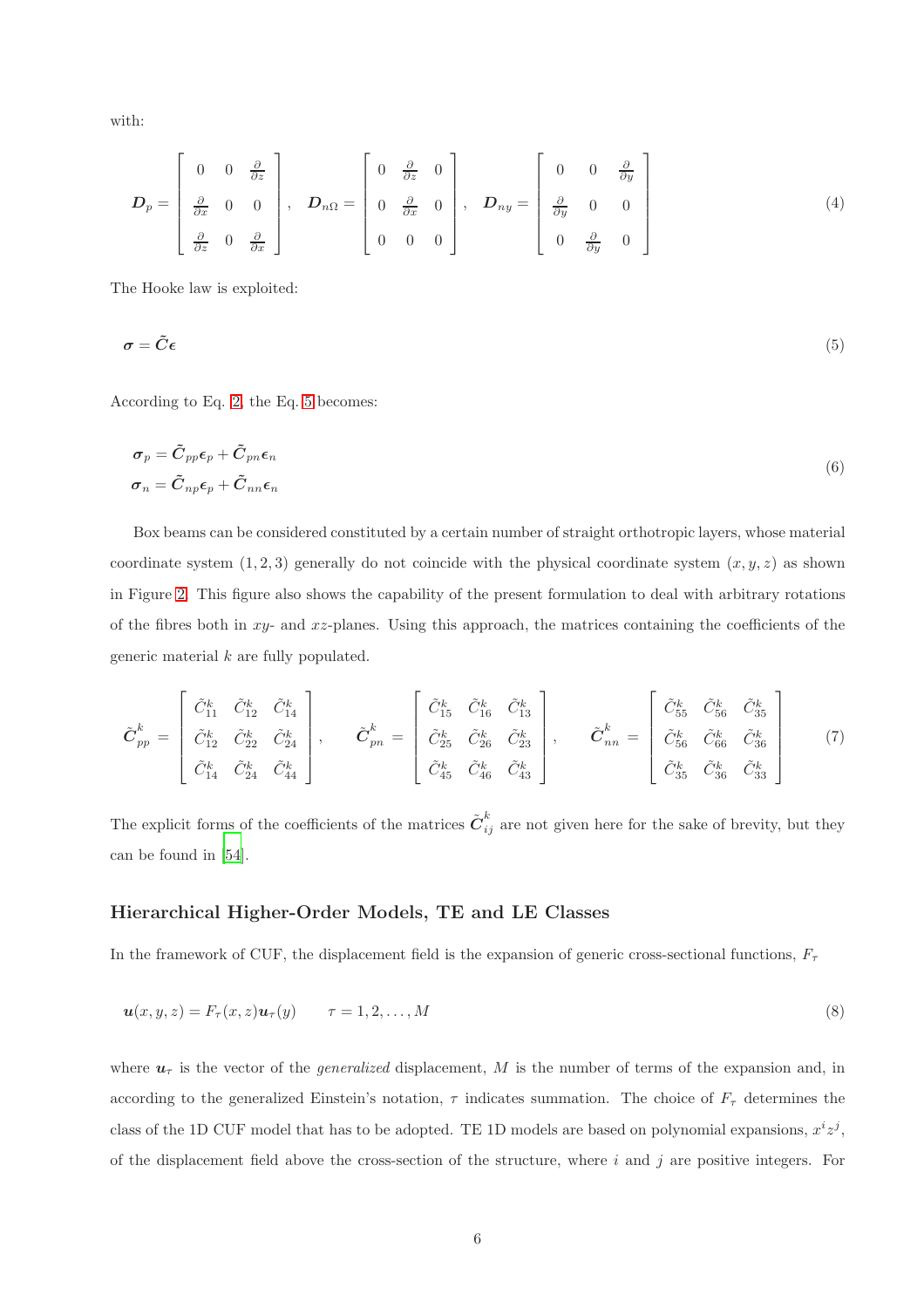

Figure 2. Physical and material reference systems.

instance, the displacement field of the second-order  $(N=2)$  TE model is expressed by

$$
u_x = u_{x_1} + x u_{x_2} + z u_{x_3} + x^2 u_{x_4} + xz u_{x_5} + z^2 u_{x_6}
$$
  
\n
$$
u_y = u_{y_1} + x u_{y_2} + z u_{y_3} + x^2 u_{y_4} + xz u_{y_5} + z^2 u_{y_6}
$$
  
\n
$$
u_z = u_{z_1} + x u_{z_2} + z u_{z_3} + x^2 u_{z_4} + xz u_{z_5} + z^2 u_{z_6}
$$
\n(9)

The order N of the expansion is an input parameter of the analysis and defines the beam theory.

The LE class exploits Lagrange-like polynomials on the cross-section to build 1D higher-order models. The isoparametric formulation is exploited to deal with arbitrary shape geometries. In this paper, the nine-point (L9) cross-sectional polynomial set was adopted. For a L9 element (Figure 3), the interpolation functions are given by

$$
F_{\tau} = \frac{1}{4}(r^2 + r r_{\tau})(s^2 + s s_{\tau}) \qquad \tau = 1, 3, 5, 7
$$
  
\n
$$
F_{\tau} = \frac{1}{2}s_{\tau}^2(s^2 - s s_{\tau})(1 - r^2) + \frac{1}{2}r_{\tau}^2(r^2 - r r_{\tau})(1 - s^2) \qquad \tau = 2, 4, 6, 8
$$
  
\n
$$
F_{\tau} = (1 - r^2)(1 - s^2) \qquad \tau = 9
$$
\n(10)

where r and s vary from  $-1$  to  $+1$ , whereas  $r<sub>\tau</sub>$  and  $s<sub>\tau</sub>$  are the coordinates of the nine points whose locations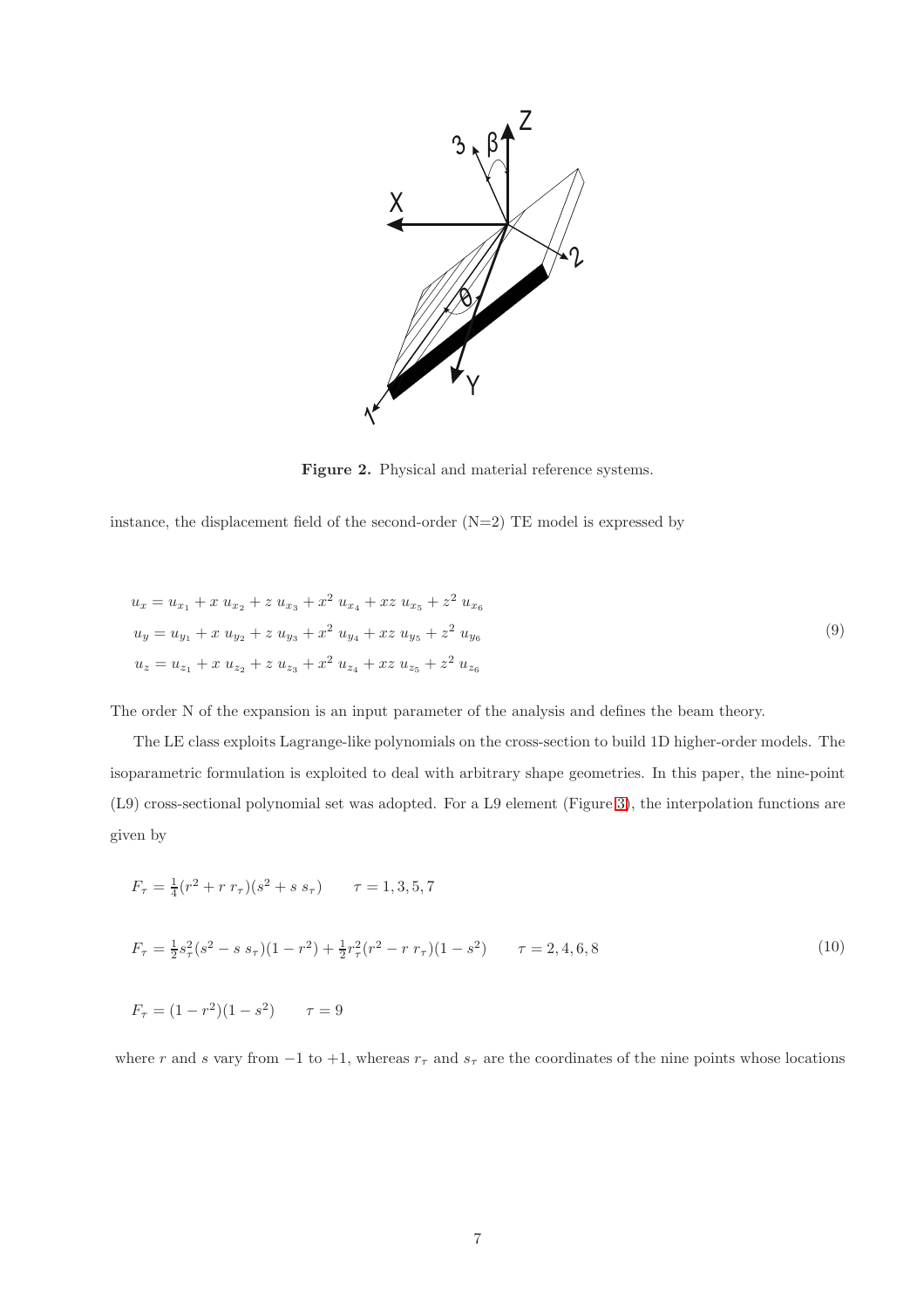

Figure 3. L9 element in the natural coordinate system.



Figure 4. Two assembled L9 elements in actual geometry.

in the natural coordinate frame are shown in Figure 3. The displacement field of a L9 element is therefore

$$
u_x = F_1 u_{x_1} + F_2 u_{x_2} + F_3 u_{x_3} + \dots + F_9 u_{x_9}
$$
  
\n
$$
u_y = F_1 u_{y_1} + F_2 u_{y_2} + F_3 u_{y_3} + \dots + F_9 u_{y_9}
$$
  
\n
$$
u_z = F_1 u_{z_1} + F_2 u_{z_2} + F_3 u_{z_3} + \dots + F_9 u_{z_9}
$$
\n(11)

where  $u_{x_1},...,u_{z_9}$  are the displacement variables of the problem and they represent the translational displacement components of each of the nine points of the L9 element. According to [55], the beam cross-section can be discretized by using several L-elements for further refinements, as shown in Figure 4 where two L9 elements are assembled. This is one of the main feature of the LE approach, which clearly has LW capabilities as discussed in [56].

## FE formulation

The FE approach was adopted to discretize the structure along the y-axis. The displacement field is given by:

$$
\mathbf{u}(x,y,z) = N_i(y) F_\tau(x,z) \mathbf{q}_{\tau i} \tag{12}
$$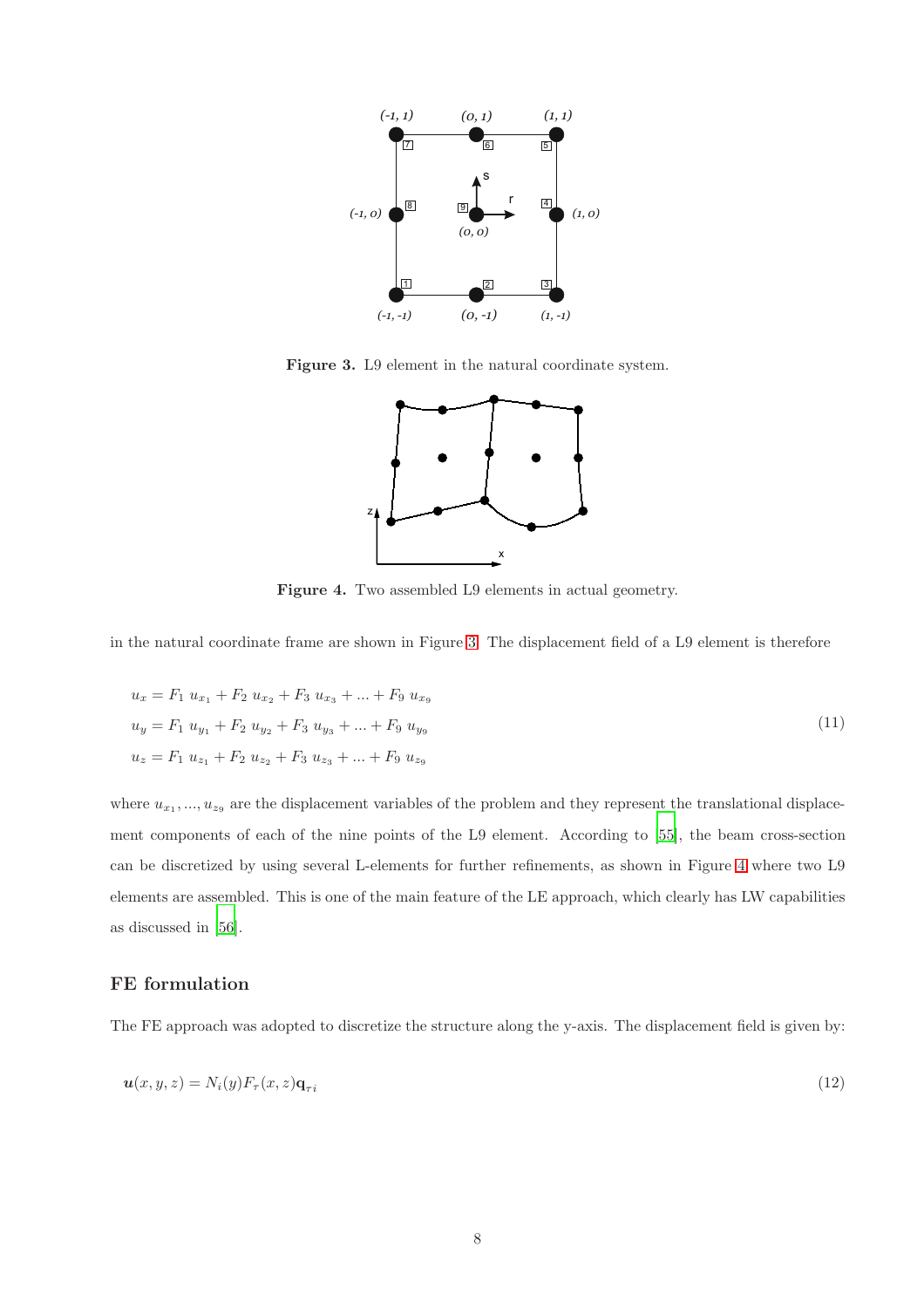where  $N_i$  stands for the shape functions and  $q_{\tau i}$  for the nodal displacement vector

$$
\mathbf{q}_{\tau i} = \begin{Bmatrix} q_{u_{x_{\tau i}}} & q_{u_{y_{\tau i}}} & q_{u_{z_{\tau i}}} \end{Bmatrix}^{T}
$$
\n(13)

For the sake of brevity, the shape functions are not reported here. They can be found in many books, for instance in [61]. The choice of the cross-section discretization for the LE class (i.e. the choice of the type, the number and the distribution of cross-sectional elements) or the theory order, N, for TE class is completely independent of the choice of the beam finite element to be used along the beam axis. In this work, 1D elements with four nodes (B4) were adopted, i.e. a cubic approximation along the y-axis was assumed.

The stiffness and mass matrices of the elements were obtained via the principle of virtual displacements

$$
\delta L_{int} = \int_{V} (\delta \epsilon_p^T \sigma_p + \delta \epsilon_n^T \sigma_n) dV = -\delta L_{ine}
$$
\n(14)

where  $L_{int}$  stands for the strain energy and  $L_{ine}$  is the work of the inertial loadings.  $\delta$  stands for the virtual variation. The virtual variation of the strain energy is rewritten using Eq.s (3), (6) and (12)

$$
\delta L_{int} = \delta \mathbf{q}_{\tau i}^T \mathbf{K}^{ij\tau s} \mathbf{q}_{sj} \tag{15}
$$

where  $\mathbf{K}^{ij\tau s}$  is the stiffness matrix in the form of the fundamental nucleus. In a compact notation, it can be written as

$$
\boldsymbol{K}^{ij\tau s} = I_{l}^{ij} \triangleleft (\boldsymbol{D}_{np}^{T} F_{\tau} \boldsymbol{I}) \Big[ \tilde{\boldsymbol{C}}_{np}^{k} \left( \boldsymbol{D}_{p} F_{s} \boldsymbol{I} \right) + \tilde{\boldsymbol{C}}_{nn}^{k} \left( \boldsymbol{D}_{np} F_{s} \boldsymbol{I} \right) \Big] +
$$
  
+ 
$$
\left( \boldsymbol{D}_{p}^{T} F_{\tau} \boldsymbol{I} \right) \Big[ \tilde{\boldsymbol{C}}_{pp}^{k} \left( \boldsymbol{D}_{p} F_{s} \boldsymbol{I} \right) + \tilde{\boldsymbol{C}}_{pn}^{k} \left( \boldsymbol{D}_{np} F_{s} \boldsymbol{I} \right) \Big] \triangleright_{\Omega} +
$$
  
+ 
$$
I_{l}^{ij,y} \triangleleft \Big[ \left( \boldsymbol{D}_{np}^{T} F_{\tau} \boldsymbol{I} \right) \tilde{\boldsymbol{C}}_{nn}^{k} + \left( \boldsymbol{D}_{p}^{T} F_{\tau} \boldsymbol{I} \right) \tilde{\boldsymbol{C}}_{pn}^{k} \Big] F_{s} \triangleright_{\Omega} \boldsymbol{I}_{\Omega y} +
$$
  
+ 
$$
I_{l}^{i,j,y} \boldsymbol{I}_{\Omega y} \triangleleft F_{\tau} \Big[ \tilde{\boldsymbol{C}}_{np}^{k} \left( \boldsymbol{D}_{p} F_{s} \boldsymbol{I} \right) + \tilde{\boldsymbol{C}}_{nn}^{k} \left( \boldsymbol{D}_{np} F_{s} \boldsymbol{I} \right) \Big] \triangleright_{\Omega} +
$$
  
+ 
$$
I_{l}^{i,y,y,y} \boldsymbol{I}_{\Omega y} \triangleleft F_{\tau} \tilde{\boldsymbol{C}}_{nn}^{k} F_{s} \triangleright_{\Omega} \boldsymbol{I}_{\Omega y}
$$

where

$$
\boldsymbol{I}_{\Omega y} = \begin{bmatrix} 0 & 1 & 0 \\ 1 & 0 & 0 \\ 0 & 0 & 1 \end{bmatrix} \qquad \qquad \triangleleft \dots \triangleright \Omega = \int_{\Omega} \dots \, d\Omega \tag{17}
$$

$$
\left(I_l^{ij}, I_l^{ij,y}, I_l^{i,yj}, I_l^{i,yj,y}\right) = \int_l \left(N_i \, N_j, \, N_i \, N_{j,y}, \, N_{i,y} \, N_j, \, N_{i,y} \, N_{j,y}\right) \, dy \tag{18}
$$

For the sake of clearness, in Appendix A, the nine components of the fundamental nucleus of the matrix  $K^{ijrs}$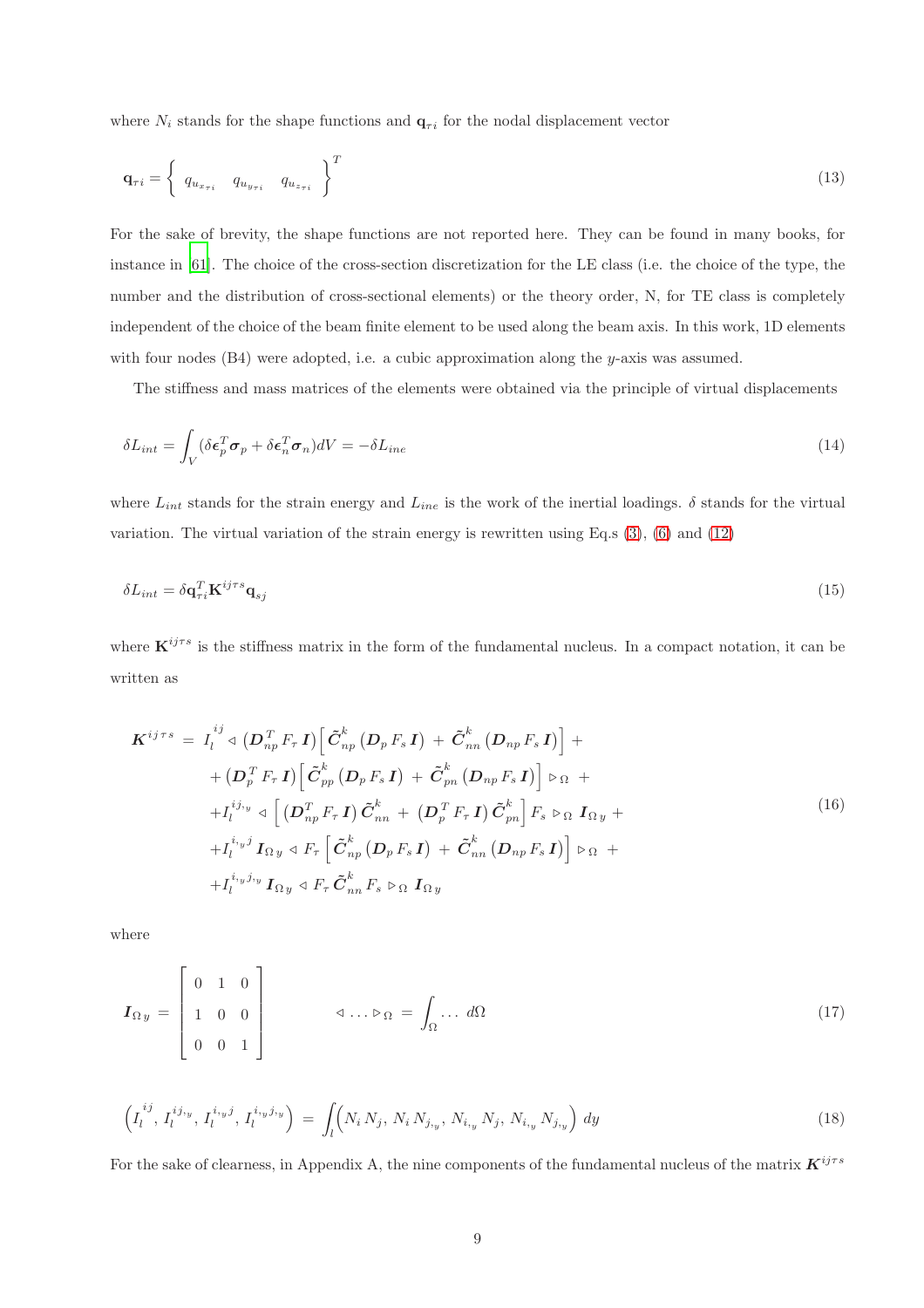are written in explicit form.

The virtual variation of the work of the inertial loadings is

$$
\delta L_{ine} = \int_{V} \rho \delta \mathbf{u}^{T} \ddot{\mathbf{u}} dV \tag{19}
$$

where  $\rho^k$  stands for the density of the material and  $\ddot{\mathbf{u}}$  is the acceleration vector. Equation (19) is rewritten using Eq. (12):

$$
\delta L_{ine} = \delta \mathbf{q}_{\tau i}^T \mathbf{M}^{ij\tau s} \ddot{\mathbf{q}}_{sj} \tag{20}
$$

where  $M^{ij\tau s}$  is the fundamental nucleus of the mass matrix. In compact form it can be written as:

$$
\mathbf{M}^{ij\tau s} = I_l^{ij} \triangleleft (F_\tau \rho^k \mathbf{I} F_s) \triangleright
$$
\n<sup>(21)</sup>

It should be noted that both  $K^{ij\tau s}$  and  $M^{ij\tau s}$  do not depend either on the expansion order or on the choice of the  $F_{\tau}$  expansion polynomials. These are the key points of CUF that makes possible the straightforward formulation of any-order multiple class theories. In fact, the fundamental nuclei have to be expanded according to the indexes  $\tau$  and s in order to obtain the elemental FE matrices of the arbitrary-order beam theory. The elemental matrices can then be assembled in the classical way of FEM by using beam nodes indexes  $i$  and  $j$ .

Once the global FE matrices are assembled, the undamped dynamic problem can be written as follows:

$$
M\ddot{q} + Kq = 0 \tag{22}
$$

Introducing harmonic solutions, it is possible to compute the natural frequencies,  $\omega_k$ , by solving an eigenvalues problem

$$
(-\omega_k^2 \mathbf{M} + \mathbf{K}) \mathbf{q}_k = 0 \tag{23}
$$

where  $\mathbf{q}_k$  is the  $k^{th}$  eigenvector.

## Results and Discussion

The proposed CUF beam formulations for laminated box beam structures is herein evaluated. The results from both TE and LE CUF models are compared to those from the literature and from the commercial code MSC/Nastran. Rectangular cross-section beams made of orthotropic layers were first analysed in order to assess the present methodology. Various stacking sequences and boundary conditions were considered. Unless differently specified, 10 B4 finite elements were used in the analysis for both TE and LE models to discretize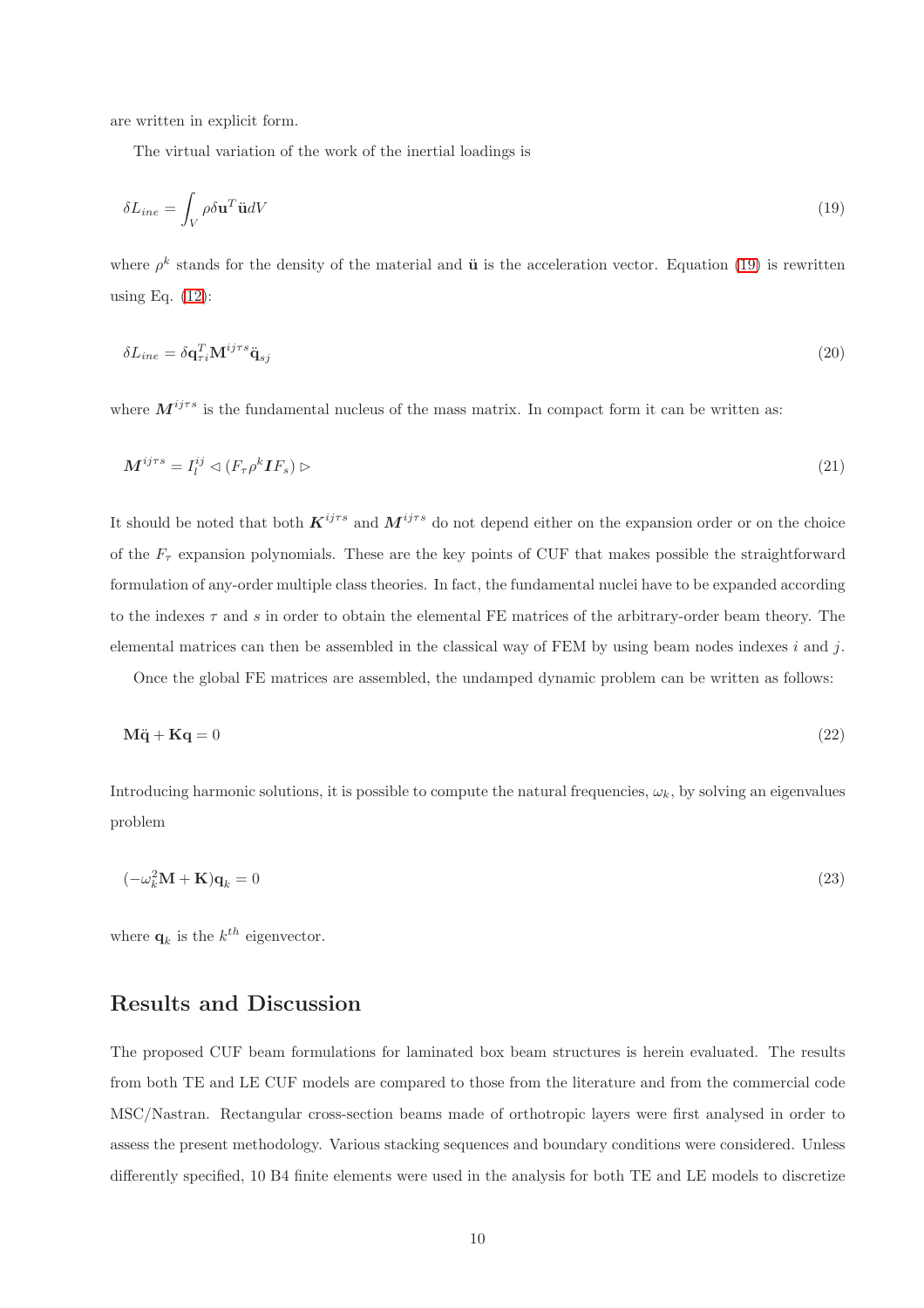

Figure 5. Rectangular cross-section of the graphite/epoxy 4-layer beam.

|            | Present CUF-LE |          | Present CUF-TE |          |          | $\left[51\right]$<br>Pagani et. al. | Chen           | Hodges                        | Exp.   |
|------------|----------------|----------|----------------|----------|----------|-------------------------------------|----------------|-------------------------------|--------|
|            | 2 L.9          | 4 L.9    | TBM            | $N = 3$  | $N=7$    | $N=7$                               | et. al. $[18]$ | $\lceil 63 \rceil$<br>et. al. | [62]   |
| Mode $1^a$ | 85.615         | 85.493   | 116.410        | 85.649   | 85.349   | 85.295                              | 82.55          | 77.346                        | 82.5   |
| Mode $2^b$ | 338.118        | 336.589  | 458.656        | 336.677  | 335.123  | 335.008                             | $-$ *          | 307.26                        |        |
| Mode $3^a$ | 530.503        | 529.541  | 723.478        | 530.599  | 528.629  | 528.497                             | 515.68         | 479.19                        | 511.3  |
| Mode $4^a$ | 1470.093       | 1465.008 | 1999.314       | 1470.528 | 1462.120 | 1460.747                            | 1437.02        | 1317.3                        | 1423.4 |
| Mode $5^c$ | 1600.537       | 1532.286 |                | 1622.812 | 1515.057 | 1514.886                            |                | 1476.0                        | 1526.9 |
| Mode $6^b$ | 2017.168       | 2003.166 | 2622.721       | 2003.659 | 1994.925 | 1994.300                            |                | 1836.5                        |        |

<sup>a</sup>: Flexural (plane  $yz$ )/torsional mode

 $b$ : Flexural on plane  $xy$ 

 $c$ : Torsional mode

∗ : Not provided

Table 1. Natural frequencies (Hz) of the 15° graphite/epoxy beam with the lamination plane being the xy-plane.

the beam axis.

#### Graphite/epoxy cantilever rectangular beam

A cantilever rectangular beam made of orthotropic graphite/epoxy layers was considered for the preliminary assessment. The geometry of the cross-section is shown in Figure 5. The cross-section of the beam was a laminated solid rectangle with 4 plies having the same ply angles. The height of the cross-section,  $h$ , was 3.175 mm, the width, b, 12.7 mm and the length, L, 190.5 mm. The material properties were  $E_1 = 129.138$ GPa,  $E_2 = E_3 = 9.404$  GPa,  $\nu_{12} = \nu_{13} = \nu_{23} = 0.3$ ,  $G_{12} = 5.157$  GPa,  $G_{13} = 4.304$  GPa,  $G_{23} = 2.541$  GPa, and  $\rho = 1550.07 \text{ kg/m}^3$ . The data were taken from [62] that contains experimental results with which the results by the present work can be compared. The same structure was considered over the years in different papers [63, 18] whose results are given in the following for comparison purpose.

The predicted values of the natural frequencies by the present LE as well as by lower- to higher-order TE models are shown in Table 1 in the case of  $15°$  ply angle and lamination plane placed in the xy-plane. Classical TBM model is also considered. Coupled bending/torsional, torsional as well as pure bending modes show up in the first sixth natural modal shapes. The results are compared with Pagani et al. [51], Chen et. al. [18], Hodges et. al. [63] and experimental results [62]. Regarding the present LE modeling approach, two models are addressed and they differ in the cross-sectional discretization. In particular, 2 L9 and 4 L9 elements were used on the beam cross-section as shown in Figure 6.

In the second case, the lamination plane of the  $[15^{\circ}]_4$  beam was considered in the yz-plane. The cross-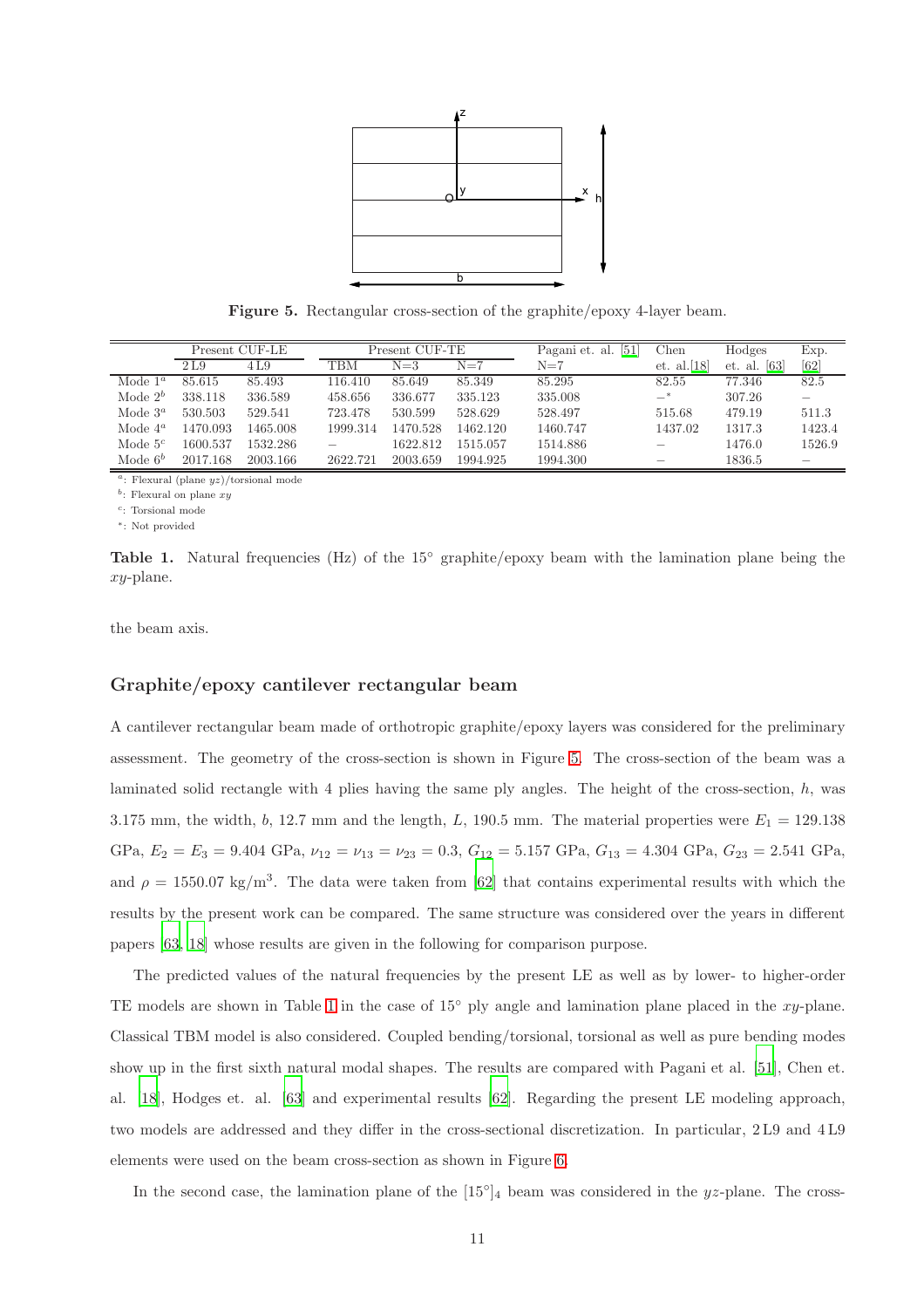

Figure 6. Cross-sectional L-element discretizations of the 4-layer laminated beam with the lamination plane being the xy-plane.



Figure 7. Cross-sectional L-element discretizations of the 4-layer laminated beam with the lamination plane being the the yz-plane.

section discretizations that were used for the two LE models are shown in Figure 7. Table 2 gives the first six natural frequencies of the laminated beam. As expected, it is observed that the frequencies are the same as in the previous case, i.e. when the laminate was in  $xy$ -plane. The following comments arise from the analysis:

- As expected, classical TBM is ineffective in detecting coupling and torsional modes. Pure bending natural frequencies are also overestimate.
- The results from both the LE and higher-order TE models are in good agreement with those from the

|            |          | Present CUF-LE | Present CUF-TE |          |          |  |  |  |
|------------|----------|----------------|----------------|----------|----------|--|--|--|
|            | 2 L.9    | 4 L.9          | TBM            | $N=3$    | $N=7$    |  |  |  |
| Mode $1^a$ | 85.615   | 85.493         | 116.410        | 85.649   | 85.349   |  |  |  |
| Mode $2^b$ | 338.118  | 336.589        | 458.656        | 336.677  | 335.123  |  |  |  |
| Mode $3^a$ | 530.503  | 529.541        | 723.478        | 530.599  | 528.629  |  |  |  |
| Mode $4^a$ | 1470.093 | 1465.008       | 1999.314       | 1470.528 | 1462.120 |  |  |  |
| Mode $5^c$ | 1600.537 | 1532.286       |                | 1622.812 | 1515.057 |  |  |  |
| Mode $6^b$ | 2017.168 | 2003.166       | 2622.721       | 2003.659 | 1994.925 |  |  |  |

<sup>a</sup>: Flexural (plane  $xy$ )/torsional mode

 $b$ : Flexural on plane  $yz$ 

 $c$ : Torsional mode

Table 2. Natural frequencies (Hz) of the 15° graphite/epoxy beam with the lamination plane being the yz-plane.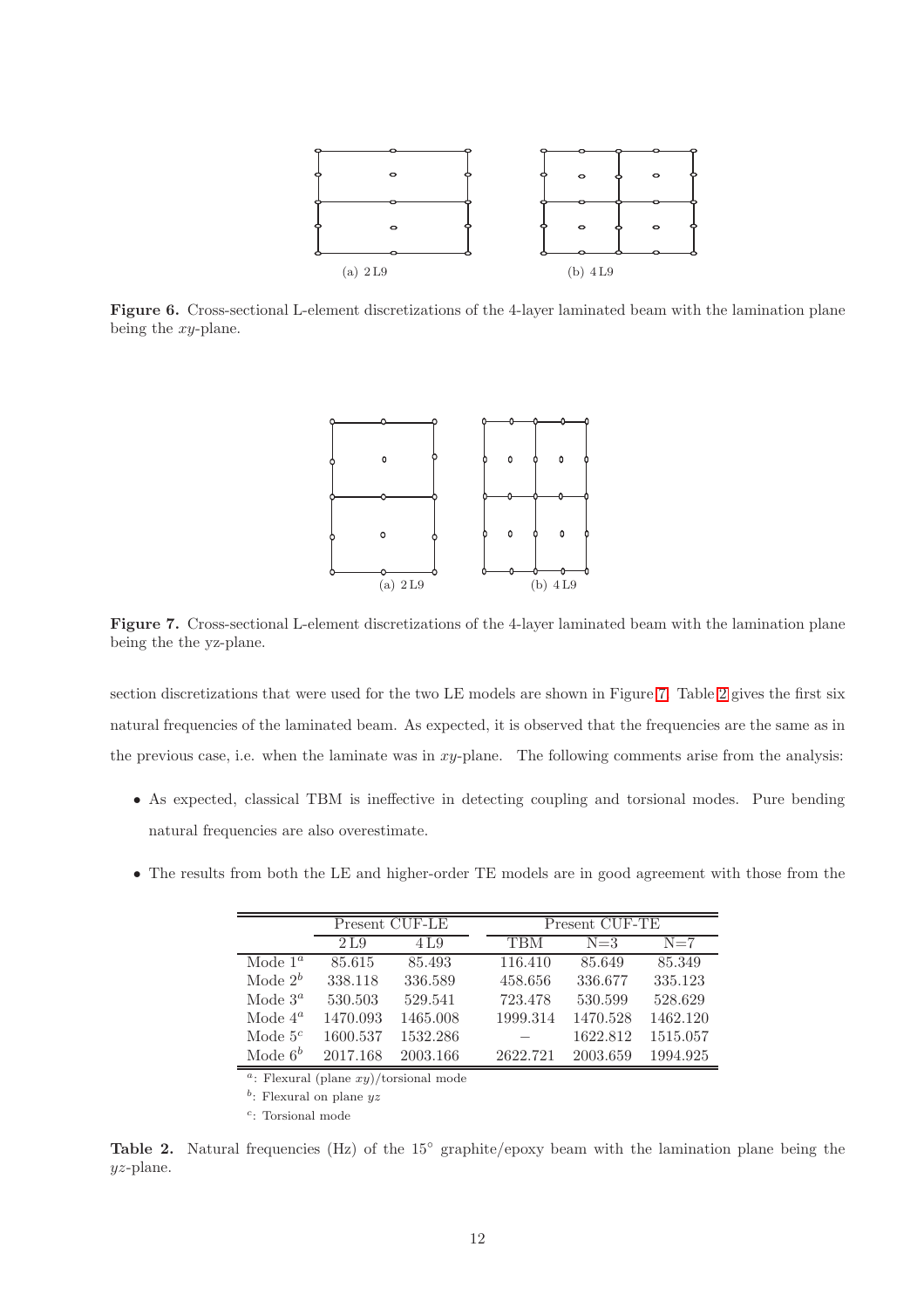|            | Present CUF-LE |        | Present CUF-TE |        |        |        | [51]<br>Pagani et. al. | Chen           | Chandrashekhara  |
|------------|----------------|--------|----------------|--------|--------|--------|------------------------|----------------|------------------|
|            | 4L9            | 8L9    | TBM            | $N=2$  | $N=4$  | $N=6$  | $N=6$                  | et. al. $[18]$ | and Bangera [22] |
| Mode $1^a$ | 1.978          | 1.961  | 1.962          | 2.123  | 1.992  | 1.967  | 1.962                  | 1.845          | 1.981            |
| Mode $2^b$ | 2.022          | 1.990  | 2.051          | 2.154  | 2.098  | 2.061  | 2.045                  | $-$ *          |                  |
| Mode $3^a$ | 5.168          | 5.129  | 5.185          | 5.577  | 5.199  | 5.007  | 5.134                  | 4.987          | 5.217            |
| Mode $4^b$ | 5.520          | 5.429  | 5.543          | 5.881  | 5.726  | 5.524  | 5.579                  |                |                  |
| Mode $5^c$ | 9.309          | 9.160  |                | 10.344 | 9.251  | 9.137  | 9.131                  |                |                  |
| Mode $6^a$ | 9.521          | 9.462  | 9.660          | 10.629 | 9.569  | 9.367  | 9.477                  | 9.539          | 9.691            |
| Mode $7^b$ | 10.679         | 10.493 | 10.591         | 11.379 | 11.071 | 10.752 | 10.782                 |                |                  |
| Mode $8^a$ | 14.719         | 14.642 | 15.090         | 15.472 | 14.777 | 14.794 | 14.663                 | 13.474         | 10.535           |
| Mode $9^d$ | 15.149         | 15.002 | 15.175         | 16.093 | 15.338 | 15.389 | 15.092                 | 15.292         | 15.098           |

 $a$ : Flexural on plane  $yz$ 

 $b$ : Flexural on plane  $xy$ 

 $c$ : Torsional mode

 $d$ : Axial/shear (plane  $yz$ ) mode ∗ : Mode not provided by the theory

**Table 3.** Non-dimensional natural frequencies  $(\omega^* = \frac{\omega L^2}{b} \sqrt{\frac{\rho}{E_{11}}} )$  of the CC  $[45^{\circ}/-45^{\circ}]_2$  laminated beam with the lamination plane being the  $xy$ -plane.

experimental tests and those by Chen et. al.[18], whose theory can unfortunately deal only with flexural modes in the plane perpendicular to the lamination plane.

- The results by Hodges et al. [63] slightly underestimate the natural frequencies according to experimental investigation and the present CUF models.
- Higher-order CUF beam models for laminated structures are effective in detecting coupled modes as well as pure bending and torsional modes.
- The proposed formulation is very accurate and capable of dealing with the rotation of the fibres not only in the  $xy$ -plane but also in  $yz$ -plane.

#### Angle-ply square cross-section beam

A square cross-section beam was further analyzed. An angle-ply  $[45^{\circ}/-45^{\circ}]_2$  lamination scheme and clampedclamped (CC) boundary conditions were considered. The beam had a square cross-section whose edges ( $b =$ h) were equal to 25.4 mm, while the length L was assumed to be 381 mm. The material data were  $E_1 = 144.8$ GPa,  $E_2 = E_3 = 9.65$  GPa;  $\nu_{12} = \nu_{13} = \nu_{23} = 0.3$ ,  $G_{12} = G_{13} = 4.14$  GPa,  $G_{23} = 3.45$  GPa and  $\rho = 1389.23$  $\text{kg/m}^3$ .

Table 3 shows the main non-dimensional natural frequencies  $(\omega^* = \frac{\omega L^2}{b} \sqrt{\frac{\rho}{E_{11}}} )$  for the anti-symmetric angle-ply lamination scheme. The laminates were considered in the  $xy$ -plane for this analysis case. The results by the present LE and TE methods were compared to those from Pagani et. al. [51] and other works from the literature. As far as LE are concerned, two models are addressed in Table 3 differing on the number of the L9 elements on the cross-section. In the first case (4 L9), one L9 element was used for each layer. In the case of the 8L9 LE model, a  $4 \times 4$  cross-sectional distribution of L9 elements was adopted.

In the second analysis, the laminae were considered in the  $yz$ -plane and the non-dimensional natural frequencies from the present TE and LE beam models are listed in Table 4. For the case under consideration,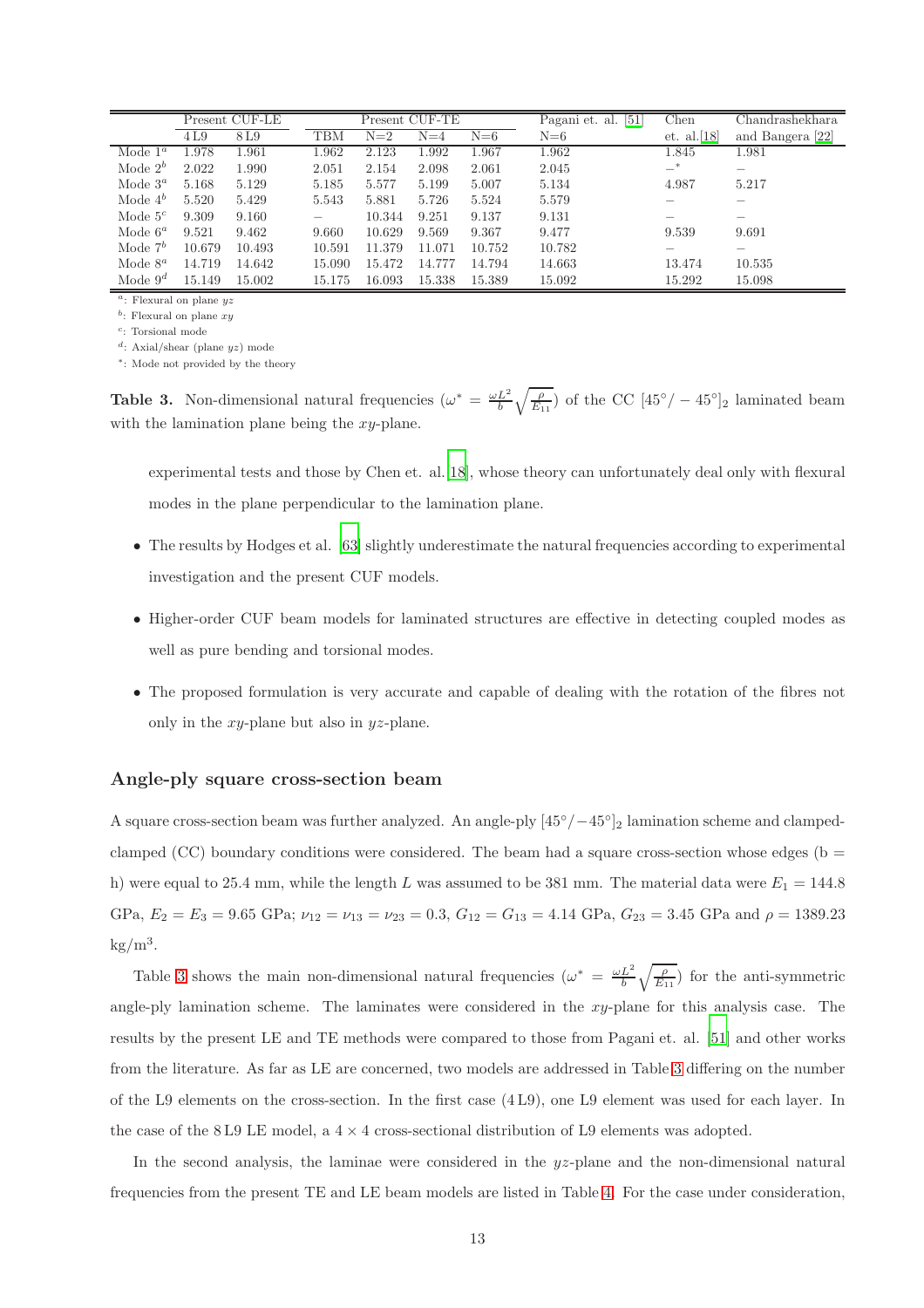|            | Present CUF-LE |        |            |        | Present CUF-TE |        |
|------------|----------------|--------|------------|--------|----------------|--------|
|            | 4 L.9          | 8 L.9  | <b>TBM</b> | $N=2$  | $N=4$          | $N=6$  |
| Mode $1^a$ | 1.978          | 1.961  | 1.962      | 2.123  | 1.992          | 1.967  |
| Mode $2^b$ | 2.022          | 1.990  | 2.051      | 2.154  | 2.098          | 2.061  |
| Mode $3^a$ | 5.168          | 5.129  | 5.185      | 5.577  | 5.199          | 5.007  |
| Mode $4^b$ | 5.520          | 5.429  | 5.543      | 5.881  | 5.726          | 5.524  |
| Mode $5^c$ | 9.309          | 9.160  | $-$ *      | 10.344 | 9.251          | 9.137  |
| Mode $6^a$ | 9.521          | 9.462  | 9.660      | 10.629 | 9.569          | 9.367  |
| Mode $7^b$ | 10.679         | 10.493 | 10.591     | 11.379 | 11.071         | 10.752 |
| Mode $8^a$ | 14.719         | 14.642 | 15.090     | 15.472 | 14.777         | 14.794 |
| Mode $9^d$ | 15.149         | 15.002 | 15.175     | 16.093 | 15.338         | 15.389 |

 $\overline{a}$ : Flexural on plane xy

 $b$ : Flexural on plane  $yz$ 

 $c$ : Torsional mode

d: Axial/shear (plane xy) mode

∗ : Mode not provided by the theory

**Table 4.** Non-dimensional natural frequencies  $(\omega^* = \frac{\omega L^2}{b} \sqrt{\frac{\rho}{E_{11}}} )$  of the CC  $[45^{\circ}/-45^{\circ}]_2$  laminated beam with the lamination plane being the  $yz$ -plane.



Figure 8. Selected mode shapes of the CC  $[45^{\circ}/-45^{\circ}]_2$  laminated beam with the lamination plane being the xy-plane. 8 L9 LE model.

some selected mode shapes by the 8 L9 LE beam model are shown in Figure 8. It should be emphasised that both TE and LE models are 1D and the mesh used in Figure 8 is merely a plotting grid for convenience used to show the 3D capabilities of the present approach. Some comments are noteworthy.

- The present LE and TE formulations are in good agreement with some theories from the literature, which can only deal with flexural modes in the plane perpendicular to the lamination plane.
- Classical TBM model gives good result for the problem under analysis since no coupling phenomena are evident.
- Various lamination schemes and arbitrarily rotated lamination planes can be analysed with the proposed approach.

## Composite box beams

In this section a hollow rectangular cross-section laminated box beam was considered for verification. Clampedfree boundary conditions were addressed. The same structure was used for experimental [34] and analytical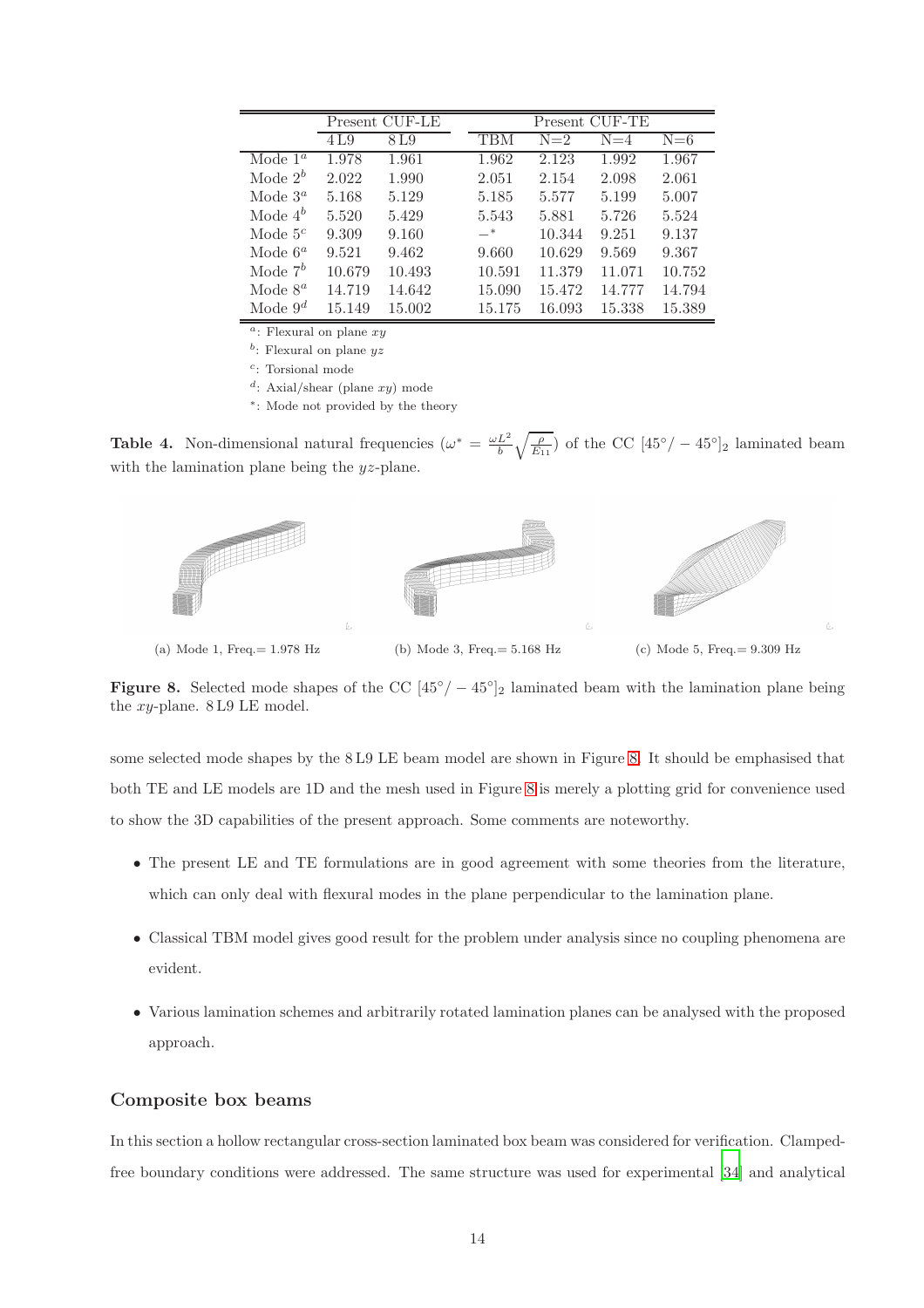

Figure 9. Cross-section of the laminated box beam.

| Lay-up           | Flanges    |                    |  | Webs                 |                    |  |  |  |
|------------------|------------|--------------------|--|----------------------|--------------------|--|--|--|
|                  | Top        | Bottom             |  | Left                 | Right              |  |  |  |
| CAS <sub>2</sub> | $[30]_6$   | $[30]_6$           |  | $-30\vert_3$<br> 307 | $-30]_3$<br>30/    |  |  |  |
| CAS <sub>3</sub> | $(45)_{6}$ | $[45]_6$           |  | $[45/ - 45]_3$       | $[45/-45]_3$       |  |  |  |
| CUS1             | $[15]_6$   | $-15 _6$           |  | $[15]_6$             | $[-15]_6$          |  |  |  |
| CUS <sub>2</sub> | $[0/30]_3$ | $-30]_3$           |  | $[0/30]_3$           | $-30 _3$           |  |  |  |
| CUS3             | $ 0/45 _3$ | $-45$ <sub>3</sub> |  | $[0/45]_3$           | $-45$ <sub>3</sub> |  |  |  |

Table 5. Various stacking sequences of the box beam used for comparison with previous works.

[35] investigations in previous works. The cross-section geometry is shown in Figure 9. The dimensions of the beam are as follows: length  $L = 844.55$  mm, height  $h = 13.6$  mm, width  $b = 24.2$  mm and thickness  $t = 0.762$  mm. The box beam was made of six layers with the following orthotropic material properties:  $E_1 = 141.96$  GPa,  $E_2 = E_3 = 9.79$  GPa,  $\nu_{12} = \nu_{13} = 0.42$ ,  $\nu_{23} = 0.5$ ,  $G_{12} = G_{13} = 6.0$  GPa,  $G_{23} = 4.83$ GPa, and  $\rho = 1445.0 \text{ kg/m}^3$ . The six layers had the same thickness. Different lamination schemes are considered for the box beam under consideration. Both CAS (Circumferentially Asymmetric Stiffness) and CUS (Circumferentially Uniform Stiffness) stacking sequences are addressed and they are detailed in Table 5.

The values of the natural frequencies obtained from these box beam configurations are listed in Table 6, where the results from the present LE and TE models are compared to those from the literature. In particular, TBM, the third- and the seventh-order TE models as well as a LE model made with 24 L9 elements are compared to experimental data [34], analytical solutions [35] and a 2D FE model by ANSYS [40]. Regarding the 24 L9 model, it was obtained by using one single L9 element per layer on each flange and web. Both TE and LE models were discretized with 7 B4 elements along the axis for this analysis case.

To show the capability of the present models to deal with arbitrary lamination schemes, further ply angles for the CAS lay-up were considered. The variation of the first natural frequency versus fibre orientation angle by the present 24 L9 model are plotted in Figure 10 and compared with 2D FEM results from [40].

The following comments can be made:

- Classical TBM and lower-order TE models overestimate the natural frequencies of the proposed composite box beam.
- The present beam formulations can deal with both CAS and CUS lay-up box beam configurations. The results by the present LE and higher-order TE models are, in fact, in good agreement with those from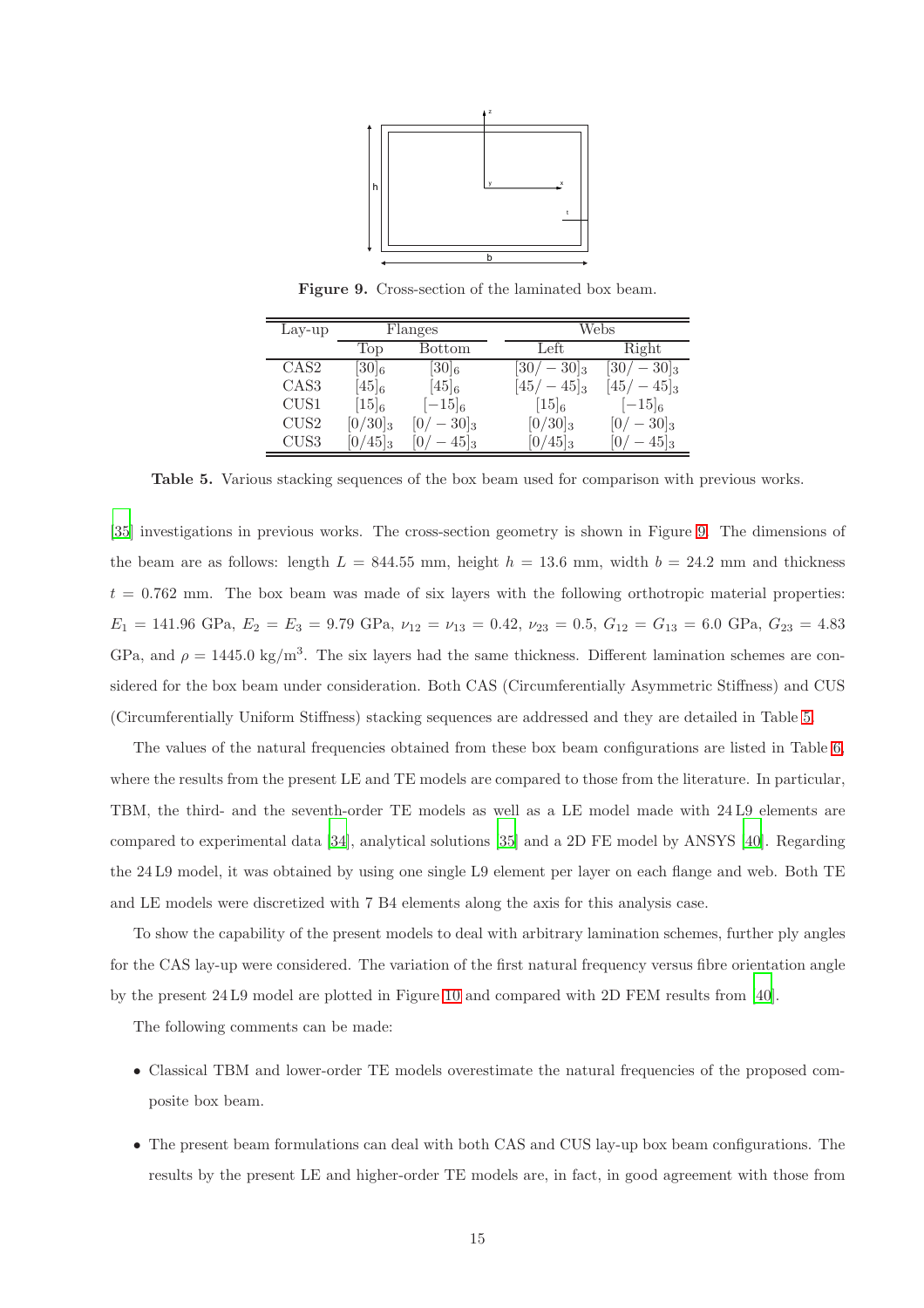| Lay-up                   | Mode           | Present CUF-LE |        | Present CUF-TE |        |                    | Analytical | <b>FEM</b> |
|--------------------------|----------------|----------------|--------|----------------|--------|--------------------|------------|------------|
|                          |                | 24L9           | TBM    | $N=3$          | $N=7$  | $\left[ 34\right]$ | [35]       | [40]       |
| $\overline{\text{CAS2}}$ | 1 <sup>a</sup> | 20.06          | 20.96  | 21.39          | 20.60  | 20.96              | 19.92      | 19.73      |
|                          | $2^b$          | 38.21          | 41.76  | 40.51          | 39.42  | 38.06              | $-$ *      | 37.53      |
|                          | $3^a$          | 125.44         | 131.01 | 133.76         | 128.71 | 128.36             | 124.73     | 123.32     |
| CAS <sub>3</sub>         | 1 <sup>a</sup> | 14.75          | 15.00  | 15.24          | 14.69  | 16.67              | 14.69      | 14.58      |
|                          | $2^b$          | 25.41          | 26.38  | 26.16          | 25.44  | 29.48              |            | 25.01      |
|                          | $3^a$          | 92.35          | 93.88  | 95.44          | 94.83  | 96.15              | 92.02      | 91.23      |
| CUS1                     | 1 <sup>a</sup> | 29.51          | 32.36  | 30.29          | 29.19  | 28.66              | 28.67      | 28.37      |
| CUS <sub>2</sub>         | 1 <sup>a</sup> | 34.69          | 35.09  | 34.91          | 34.61  | 30.66              | 34.23      | 34.29      |
| CUS <sub>3</sub>         | 1 <sup>a</sup> | 33.03          | 33.11  | 33.10          | 33.01  | 30.00              | 32.75      | 32.35      |

<sup>a</sup>: Flexural on plane  $yz$ 

 $b$ : Flexural on plane  $xy$ 

∗ : Not provided

Table 6. Natural frequencies (Hz) for different stacking sequences of the laminated box beam.



Figure 10. Variation of the fundamental frequency with respect to fibre orientation angle for CAS lay-up.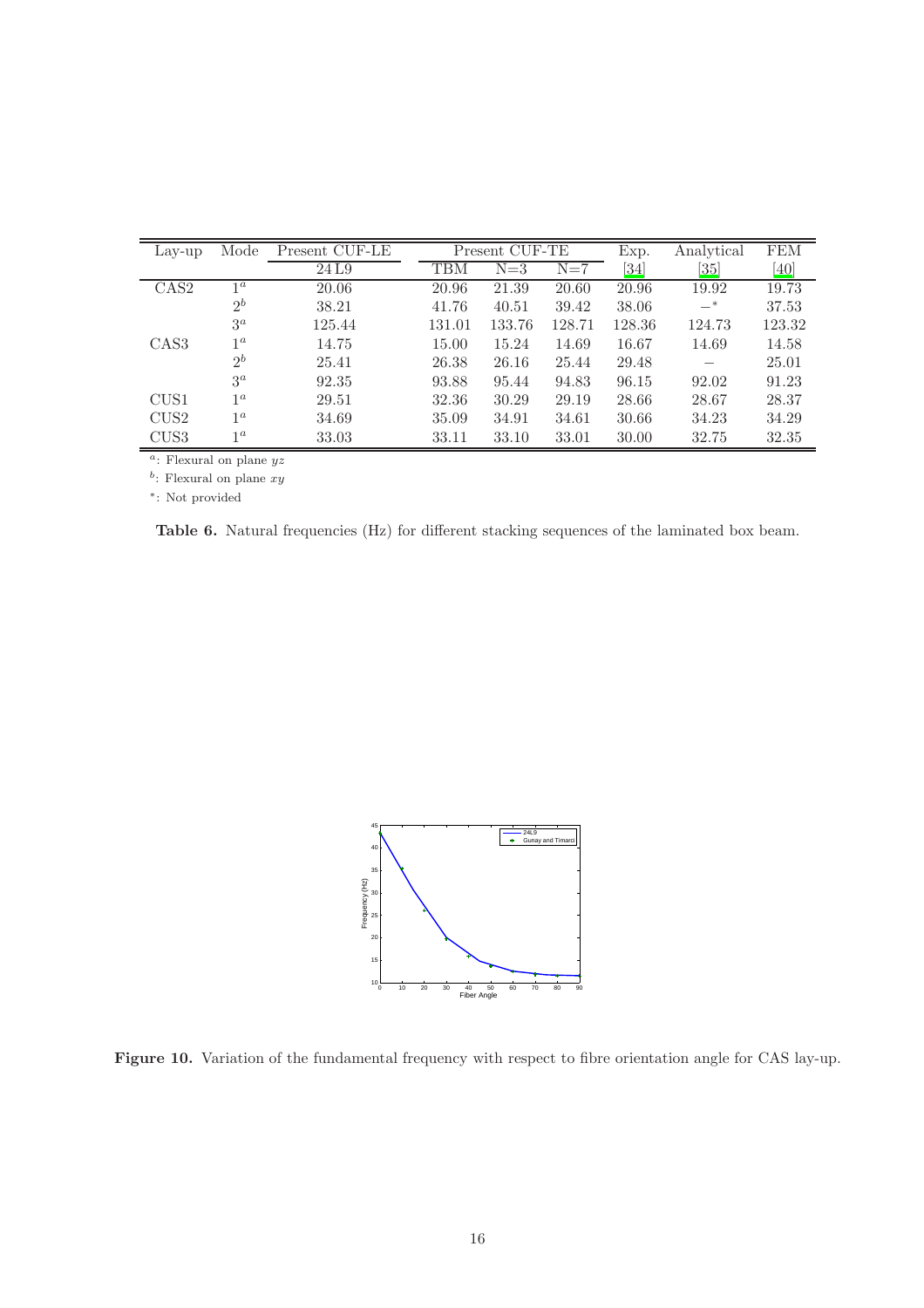

Figure 11. Open cross-section box beam.

analytical solutions and experimental data.

- Unlike the theory by Armanios and Badir [35], the present beam models can deal with bending modes in both  $yz$ - and  $xy$ -planes.
- Both LE and the seventh-order  $(N=7)$  TE models can detect the solution from a 2D shell FE model.

#### Laminated box beams with open and closed cross-section

The accuracy of the present beam formulations is further evaluated by considering a cantilever box with a  $[0/90]$  stacking sequence for the vertical edges and a  $[-45/+45]$  lamination for the horizontal edges. The lamination scheme of the box beam addressed is hereinafter referred to as the  $\left[\frac{0}{90}/\frac{-45}{+45}\right]$  lay-up configuration. The cross-sectional dimensions of the structure are the same as in the previous case and open as well as closed cross-sections are considered. The open section is realized by considering a cut along the whole length of the beam as shown in Figure 11. The material properties were  $E_1 = 69.0 \text{ GPa}, E_2 = E_3 = 10.0$ GPa,  $\nu_{12} = \nu_{13} = \nu_{23} = 0.25, G_{12} = G_{13} = G_{23} = 6$  GPa,  $\rho = 2700$  kg/m<sup>3</sup>.

The first ten natural frequencies and the number of degrees of freedom (DOFs) for each implemented model of the considered box beam both with and without the cut on the cross-section are listed in Table 7, where different aspect-ratio are accounted for. In Table 7 the results from the present LE modeling approach are compared to 3D FEM solutions from the commercial code MSC/Nastran. The Nastran solid models were obtained by using CHEXA 8-node brick elements, whereas 7 B4 cubic 1D finite elements were used along the axis in the case of LE models. Regarding the cross-sectional discretization, different LE configurations were considered and they are shown in Figure 12. In particular, the three LE models of the closed crosssection box beam were discretized with 8 L9, 16 L9 and 32 L9 elements (see Figure 12a,c-d). On the other hand, the open cross-section box beam was modeled with 10, 16 and 32 L9 elements as shown in Figure 12bd. Unlike Figures 6 and 7, the cross-sectional Lagrange nodes are not depicted in Figure 12 for the sake of clearness. For both Nastran solid and LE models, the cut was realized by considering not-connected superimposed nodes in correspondence of the opening. TE models are not provided for this analysis case since they cannot successfully deal with cuts on the cross-section, as shown in [55] in the case of metallic beams. Some representative mode shapes of the closed and open cross-section laminated boxes are shown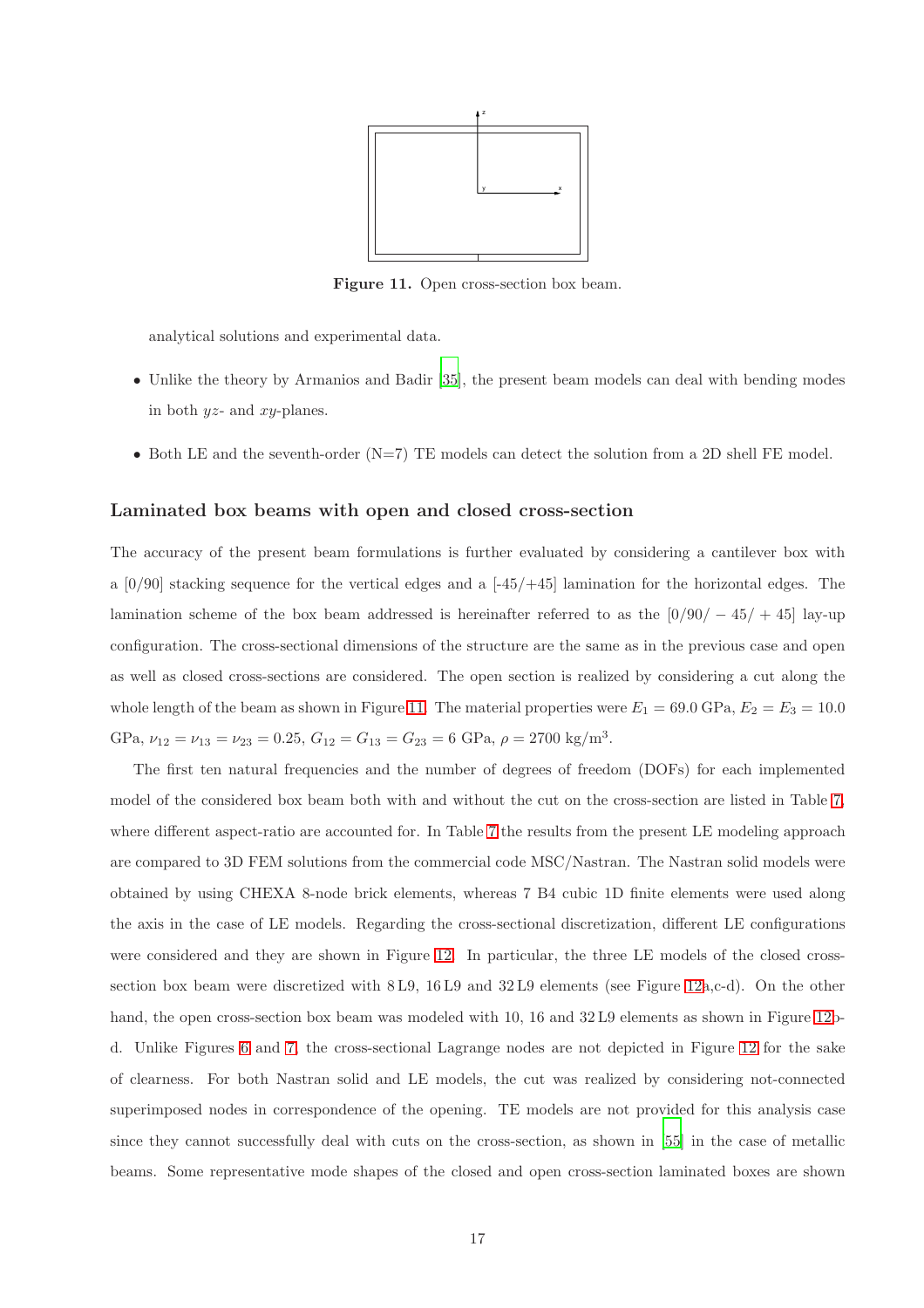| $\overline{L/b}$ |                          |           | Closed cross-section |            |             |            | Open cross-section |            |            |  |
|------------------|--------------------------|-----------|----------------------|------------|-------------|------------|--------------------|------------|------------|--|
|                  |                          | 8L9       | 16L9                 | 32L9       | Solid       | 10L9       | 16L9               | 32L9       | Solid      |  |
|                  | <b>DOFs</b>              | 2640      | 5280                 | 10560      | 1519200     | 3630       | 5610               | 10890      | 1533126    |  |
| $30\,$           | Mode 1                   | 22.46     | 22.45                | 22.44      | 21.29       | 21.72      | 21.53              | 21.43      | 21.26      |  |
|                  | Mode 2                   | $29.85\,$ | 29.82                | 29.79      | 29.15       | 22.42      | 22.40              | 22.40      | 22.38      |  |
|                  | Mode 3                   | 139.38    | 139.10               | 138.93     | 131.86      | 77.64      | 76.88              | 76.54      | 71.76      |  |
|                  | Mode 4                   | 184.30    | 183.77               | 183.57     | 179.78      | 124.13     | 123.59             | 123.29     | 124.26     |  |
|                  | Mode 5                   | 384.11    | 382.30               | $381.06\,$ | 361.91      | 136.17     | 135.48             | 135.36     | 127.27     |  |
|                  | Mode 6                   | 504.17    | 475.89               | 466.92     | 463.72      | 322.15     | 313.56             | $312.72\,$ | 293.81     |  |
|                  | Mode 7                   | 508.46    | 501.43               | 500.58     | 490.93      | 338.63     | 337.03             | 336.29     | $332.32\,$ |  |
|                  | Mode $8$                 | 736.19    | 728.61               | 722.80     | 687.43      | 412.37     | 405.68             | 403.81     | 388.89     |  |
|                  | Mode 9                   | 957.15    | 948.40               | 945.80     | 929.15      | 477.27     | 461.52             | 459.22     | 440.59     |  |
|                  | Mode 10                  | 1184.3    | 1160.30              | 1140.35    | 1086.90     | 542.34     | 497.57             | 495.83     | 493.45     |  |
| 20               | Mode $1$                 | 50.44     | 50.39                | 50.36      | 47.78       | 46.15      | 45.87              | 45.71      | 47.07      |  |
|                  | Mode 2                   | 66.96     | 66.86                | 66.80      | 65.39       | 50.18      | 50.12              | 50.12      | 47.52      |  |
|                  | Mode 3                   | 309.12    | 307.80               | 306.97     | 291.45      | 161.51     | 160.25             | 159.78     | 151.91     |  |
|                  | Mode 4                   | 405.95    | 403.89               | 403.25     | $395.39\,$  | 272.61     | 269.93             | 269.42     | 251.43     |  |
|                  | Mode $5\,$               | 764.88    | 710.76               | 696.47     | 690.16      | $275.33\,$ | 271.41             | 270.87     | 270.33     |  |
|                  | Mode 6                   | 836.78    | 826.12               | 817.97     | 778.20      | 516.17     | 500.10             | 497.41     | 479.50     |  |
|                  | Mode 7                   | 1082.94   | 1071.59              | 1068.19    | 1049.99     | 546.18     | 501.62             | 499.69     | 497.68     |  |
|                  | Mode 8                   | 1565.56   | 1515.91              | 1473.13    | 1408.47     | 659.97     | 622.81             | 618.54     | 630.56     |  |
|                  | Mode $9$                 | 1795.15   | 1794.38              | 1730.47    | 1625.87     | 741.68     | 732.55             | 718.76     | 667.46     |  |
|                  | Mode 10                  | 1994.08   | 1881.85              | 1793.92    | 1775.37     | 805.29     | 739.16             | 729.02     | 723.56     |  |
| 10               | Mode 1                   | 199.48    | 198.91               | 198.56     | 188.72      | 175.42     | 174.85             | 174.48     | 176.03     |  |
|                  | Mode 2                   | 263.54    | 262.69               | 262.35     | 257.32      | 188.80     | 186.97             | 186.96     | 176.05     |  |
|                  | $\operatorname*{Mode}$ 3 | 1152.80   | 1127.77              | 1108.52    | 1057.48     | $573.95\,$ | 551.39             | 543.81     | 521.73     |  |
|                  | Mode 4                   | 1468.09   | 1375.85              | 1328.87    | 1294.29     | 592.99     | 558.23             | 558.72     | 552.94     |  |
|                  | Mode 5                   | 1543.05   | 1446.57              | 1439.44    | 1418.35     | 647.04     | 631.37             | 626.92     | 609.36     |  |
|                  | Mode 6                   | 2827.97   | 2407.52              | 2116.69    | 1934.45     | 1026.56    | 874.61             | 830.26     | 826.16     |  |
|                  | Mode 7                   | 3095.08   | 2606.73              | 2383.58    | $2223.94\,$ | 1047.38    | 937.12             | 901.21     | 854.74     |  |
|                  | Mode 8                   | 3146.66   | 2772.29              | 2390.97    | 2320.44     | 1112.74    | 1037.29            | 1026.79    | 1004.57    |  |
|                  | Mode $9$                 | 3210.37   | 3028.01              | 2631.67    | 2665.69     | 1414.34    | 1368.76            | 1306.61    | 1269.65    |  |
|                  | Mode 10                  | 3351.65   | 3075.56              | 2672.29    | 2708.97     | 1455.86    | 1373.35            | 1329.15    | 1303.31    |  |

Table 7. First ten natural frequencies (Hz) of the  $[0/90/-45/+45]$  laminated box beam.



Figure 12. Cross-sectional discretization for the  $[0/90/-45/+45]$  laminated box beam.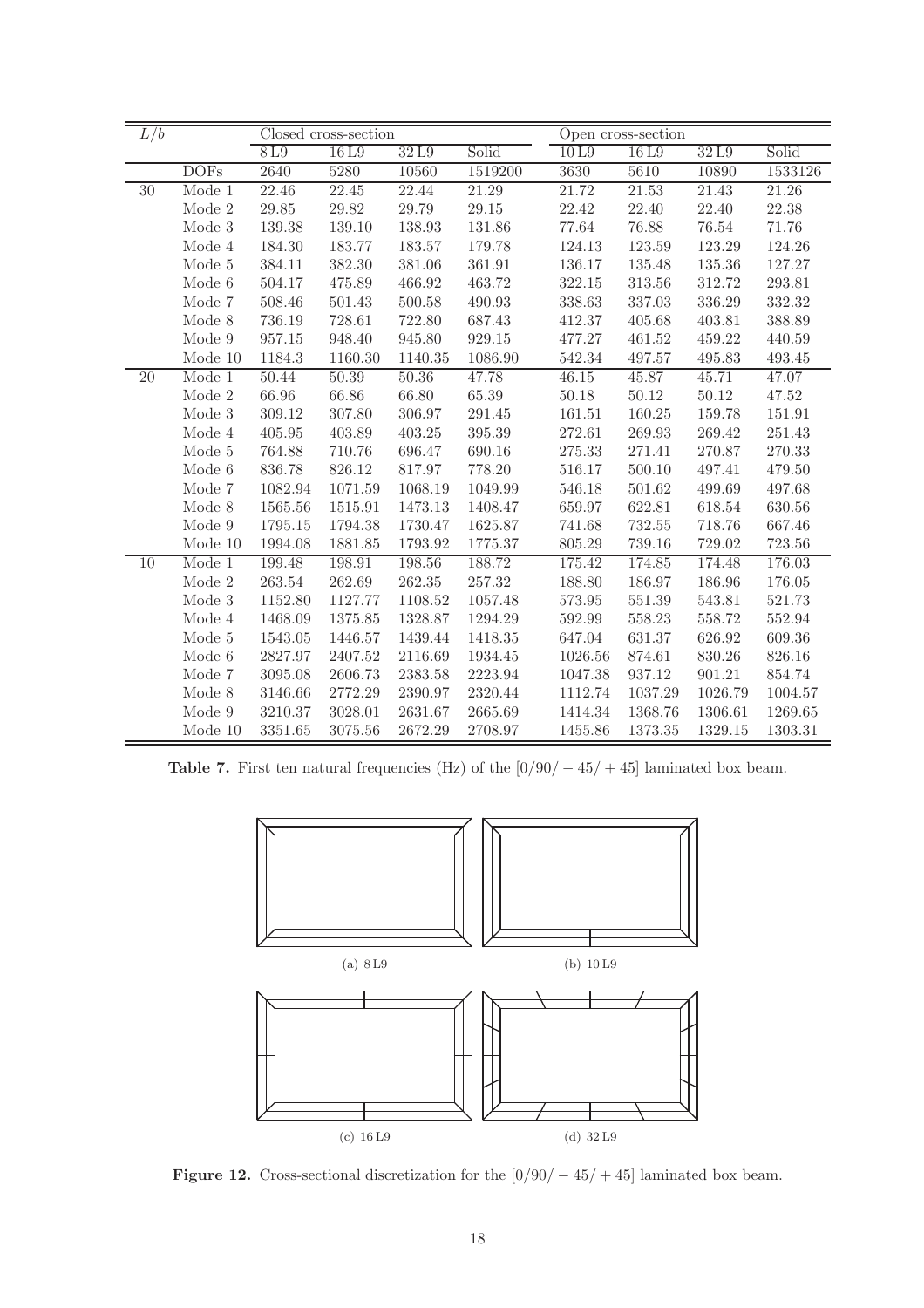

(a) Bending mode, Freq. = 198.91 Hz (b) Torsional mode, Freq. = 403.89 Hz (c) Shell-like mode, Freq. = 826.12 Hz

Figure 13. Selected mode shapes of the  $[0/90/-45/+45]$  closed cross-section box beam. 16 L9 model,  $L/b = 10$ .



(a) Torsional mode, Freq.= 174.851 Hz (b) Bending mode, Freq.= 186.97 Hz (c) Opening mode, Freq.= 551.39 Hz

Figure 14. Selected mode shapes of the  $\left[\frac{0}{90} / -45/ +45\right]$  open cross-section box beam. 16 L9 model,  $L/b = 10$ .

in Figure 13 and 14, respectively. In particular bending, torsional, shell-like and opening modes are shown. Shell-like and opening modes notably demonstrate the capability of the present formulation in dealing with modal shapes involving large cross-sectional deformations.

The consistence correspondence between the 16 L9 LE model and the solid MSC/Nastran model was further investigated by means of the Modal Assurance Criterion (MAC) [64]. The MAC number is defined as a scalar representing the degree of consistency between two different modal vectors. MAC was formerly used for model-to-test comparisons and for model updating. However it can be successfully applied for model-tomodel comparison as in [58]. The MAC takes on values from zero (representing no consistent correspondence) to one (representing a consistent correspondence) and it is defined as follows:

$$
MAC_{ij} = \frac{|\{\phi_{A_i}\}^T \{\phi_{B_j}\}|^2}{\{\phi_{A_i}\}^T \{\phi_{A_i}\} \{\phi_{B_j}\} \{\phi_{B_j}\}^T}
$$
(24)

where  $\{\phi_{A_i}\}\$ is the  $i^{th}$  eigenvector of model A, while  $\{\phi_{B_j}\}\$ is the  $j^{th}$  eigenvector of model B. Figures 15 and 16 represent the MAC values between the present LE model and the solid solution for different aspect ratios of the open and closed cross-section box beams. On the other hand, Figure 17 compares 8 L9 and the 16 L9 models in order to underline the fast convergence and to show that few L9 elements on the cross-section are enough to correctly detect the free vibration characteristics of laminated box beams. The following comments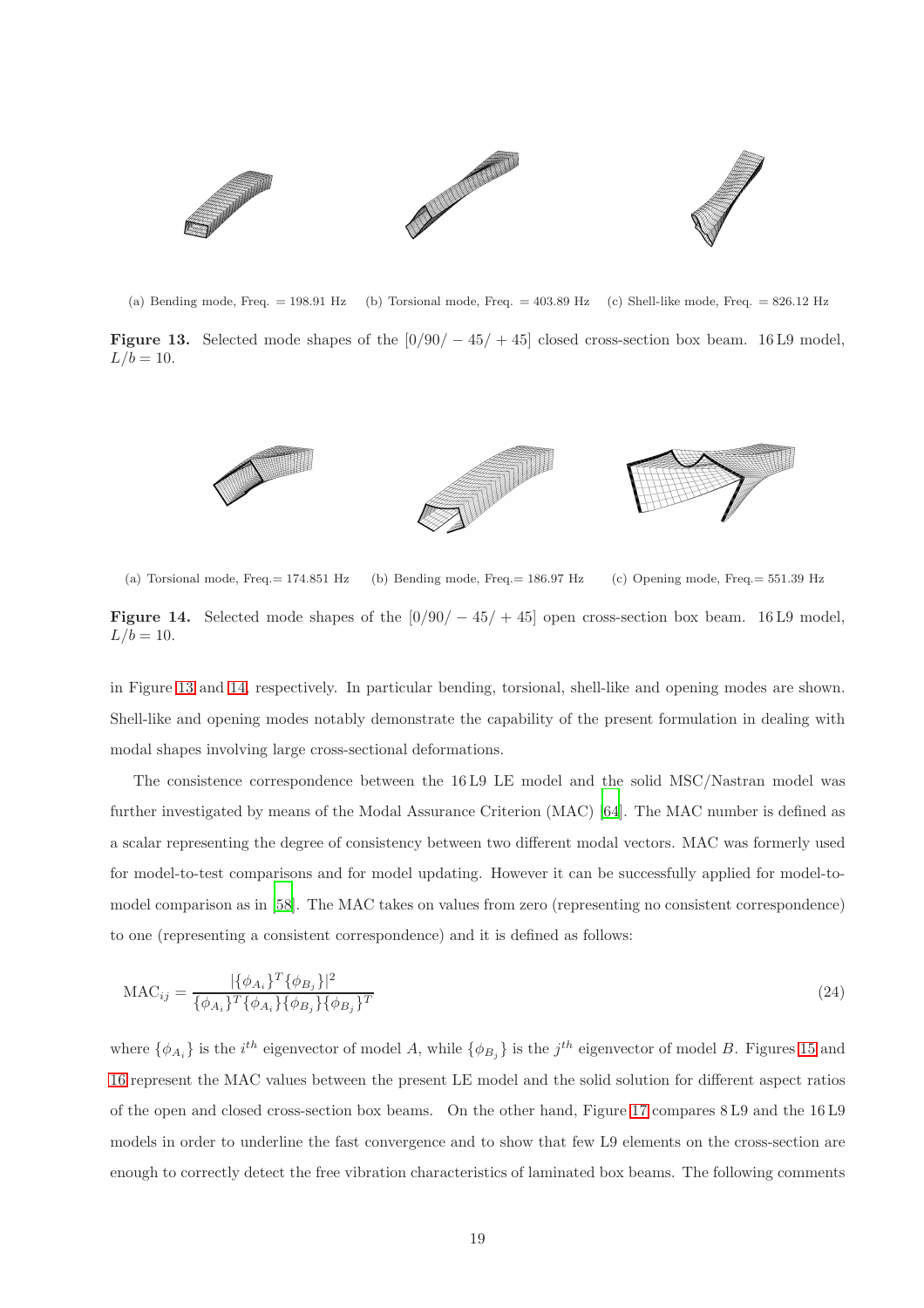

Figure 15. MAC values between 16 L9 and Nastran solid models of the [0/90/−45/+ 45] closed cross-section box beam.



Figure 16. MAC values between 16 L9 and Nastran solid models of the [0/90/−45/+ 45] open cross-section box beam.



Figure 17. MAC values between 16 L9 and Nastran solid models of the [0/90/−45/+ 45] closed cross-section box beam,  $L/b = 20$ .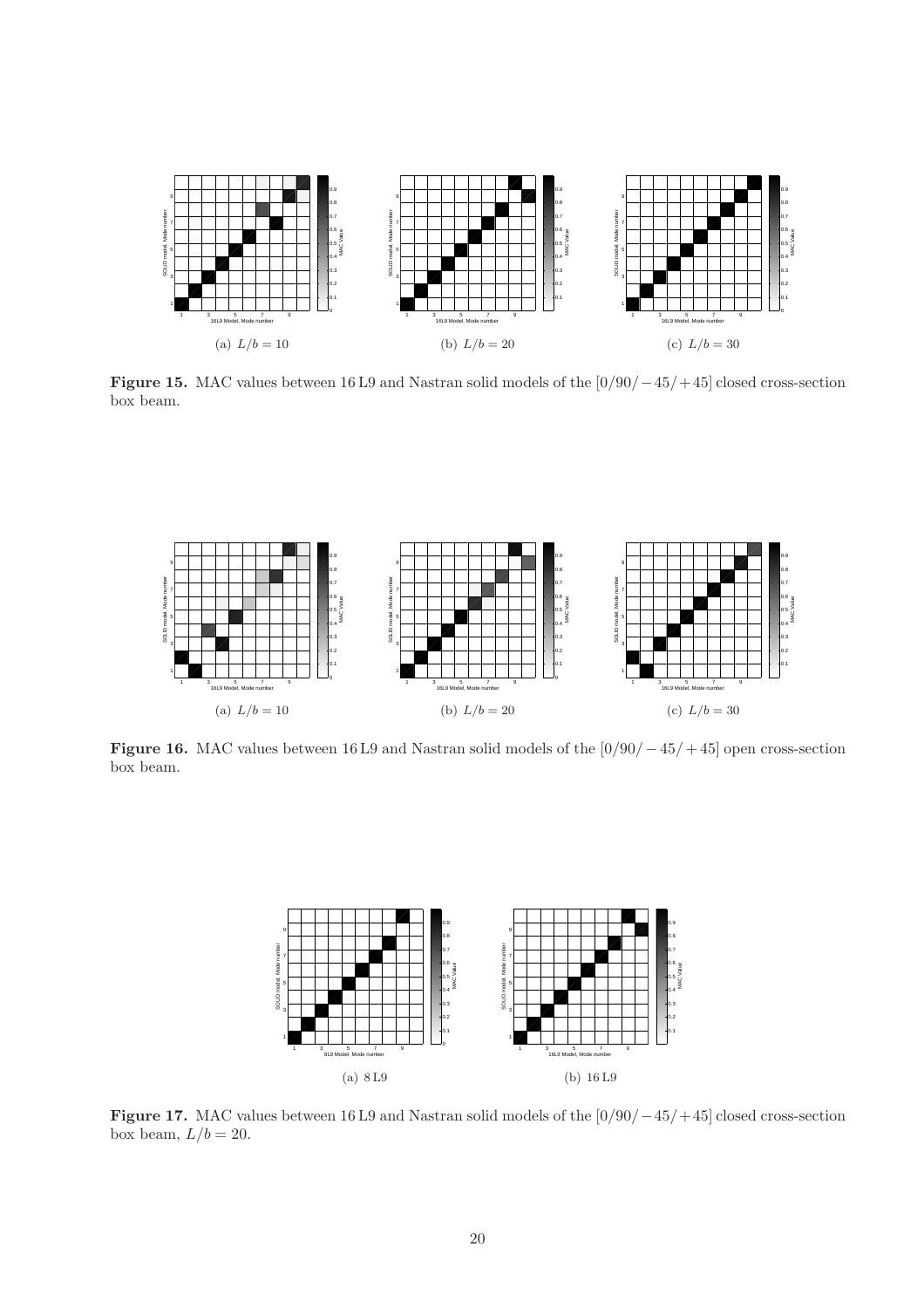arise:

- Both bending, torsional and coupled modes can be detected with the present LE models, in accordance with the Nastran solid solutions.
- Local modes characterized by large cross-sectional displacements appear as an opening cross-section is considered and they are correctly detected by the present LE approach.
- MAC analyses suggest a good correspondence in terms of modal behaviour between LE and MSC/Nastran solid models. Some differences are evident in the case of very short  $(L/b = 10)$  open cross-section since cross-sectional displacements are predominant.
- 1D LE models are very effective and they can deal with 3D solid-like solutions with very low computational costs.

# Conclusion

In the present work, vibrational analysis of laminated composite structures was carried out by means of refined 1D models, and the results were compared to published literature and solid solutions from the commercial FEM code MSC/Nastran. Refined models foreseeing any rotation of the lamination plane on the beam cross-section have been developed by using the Carrera Unified Formulation (CUF), which is a hierarchical theory allowing for the straightforward implementation of 1D theories with arbitrary kinematics. According to CUF, the beam generalized degrees of freedom have been approximated on the beam cross-section through 2D polynomial functions in this paper. Depending on the choice of the polynomials, *global* Equivalent Single Layer (ESL) or *locally refined* Layer-Wise (LW) beam theories have been formulated. The former have been obtained by using Taylor-like polynomial expansions on the beam cross-section and this class of models have been referred to as TE (Taylor-Expansion). Conversely, LW theories have been produced by considering Lagrange polynomial approximations and they have been referred to as LE (Lagrange-Expansion). In this work, both TE and LE models have revealed their efficiency in the free vibration analysis of laminated compact and thin-walled box beams. Particularly, the attention has been focused the computational efficiency and the capability of the present LE to deal with solid-like solutions, even though large cross-sectional deformations are involved because of cuts and openings.

Future work will deal with the investigation of static and stress analyses of the laminated composite box beams via the proposed beam formulations.

# References

1. L. Euler. *De curvis elasticis*. Lausanne and Geneva: Bousquet, 1744.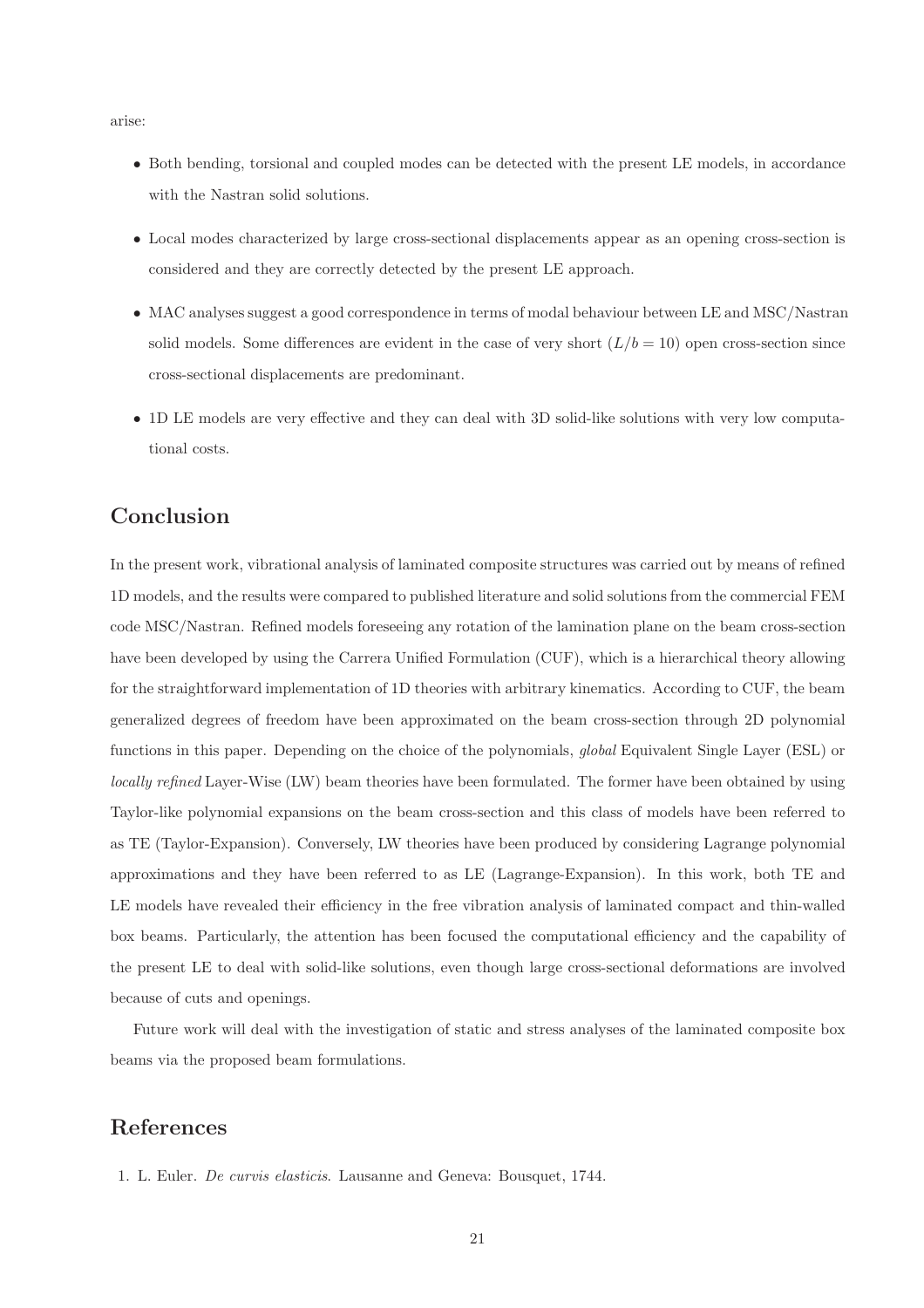- 2. S. P. Timoshenko. On the transverse vibrations of bars of uniform cross section. *Philosophical Magazine*, 43:125–131, 1922.
- 3. K. Kapania and S. Raciti. Recent advances in analysis of laminated beams and plates, part I: Shear effects and buckling. *AIAA Journal*, 27(7):923–935, 1989.
- 4. K. Kapania and S. Raciti. Recent advances in analysis of laminated beams and plates, part II: Vibrations and wave propagation. *AIAA Journal*, 27(7):935–946, 1989.
- 5. J.N. Reddy. A simple higher–order theory for laminated composites. *Journal of Applied Mechanics*, 51:745–752, 1984.
- 6. J.N. Reddy and A.A. Khdeir. An exact solution for the bending of thin and thick cross-ply laminated beams. *Composite Structures*, 37:195–203, 1997.
- 7. H. Matsunaga. Interlaminar stress analysis of laminated composite beams according to global higher-order deformation theories. *Composite Structures*, 55:105–114, 2002.
- 8. P. Vidal, L. Gallimard, and O. Polit. Composite beam finite element based on the proper generalized decomposition. *Computers and Structures*, 102–103:76–86, 2012.
- 9. L. Jun and H. Hongxing. Dynamic stiffness analysis of laminated composite beams using trigonometric shear deformation theory. *Composite Structures*, 89:433–442, 2009.
- 10. N. Grover, D. K. Maiti, and B.N. Singh. A new inverse hyperbolic shear deformation theory for static and buckling analysis of laminated composite and sandwich plates. *Composite Structures*, 95:667–675, 2013.
- 11. E. Carrera. The effects of shear deformation and curvature on buckling and vibrations of cross-ply laminated composite shells. *Journal of Sound and Vibration*, 150(3):405–433, 1991.
- 12. P. Subramanian. Dynamic analysis of laminated composite beams using higher order theories and finite elements. *Composite Structures*, 73:342–353, 2006.
- 13. S. R. Marur and T. Kant. Free vibration analysis of fiber reinforced composite beams using higher order theories and finite element modelling. *Journal of Sound and Vibration*, 194(3):337–351, 1996.
- 14. M. Kameswara Rao, Y. M. Desai, and M. R. Chitnis. Free vibrations of laminated beams using mixed theory. *Composite Structures*, 52:149–160, 2001.
- 15. M.S. Qatu. Theories and analyses of thin and moderately thick laminated composite curved beams. *International Journal of Solids and Structures*, 30:2743–2756, 1993.
- 16. M. Hajianmaleki and M.S. Qatu. Static and vibration analyses of thick, generally laminated deep curved beams with different boundary conditions. *Composites: Part B*, 43:1767–1775, 2012.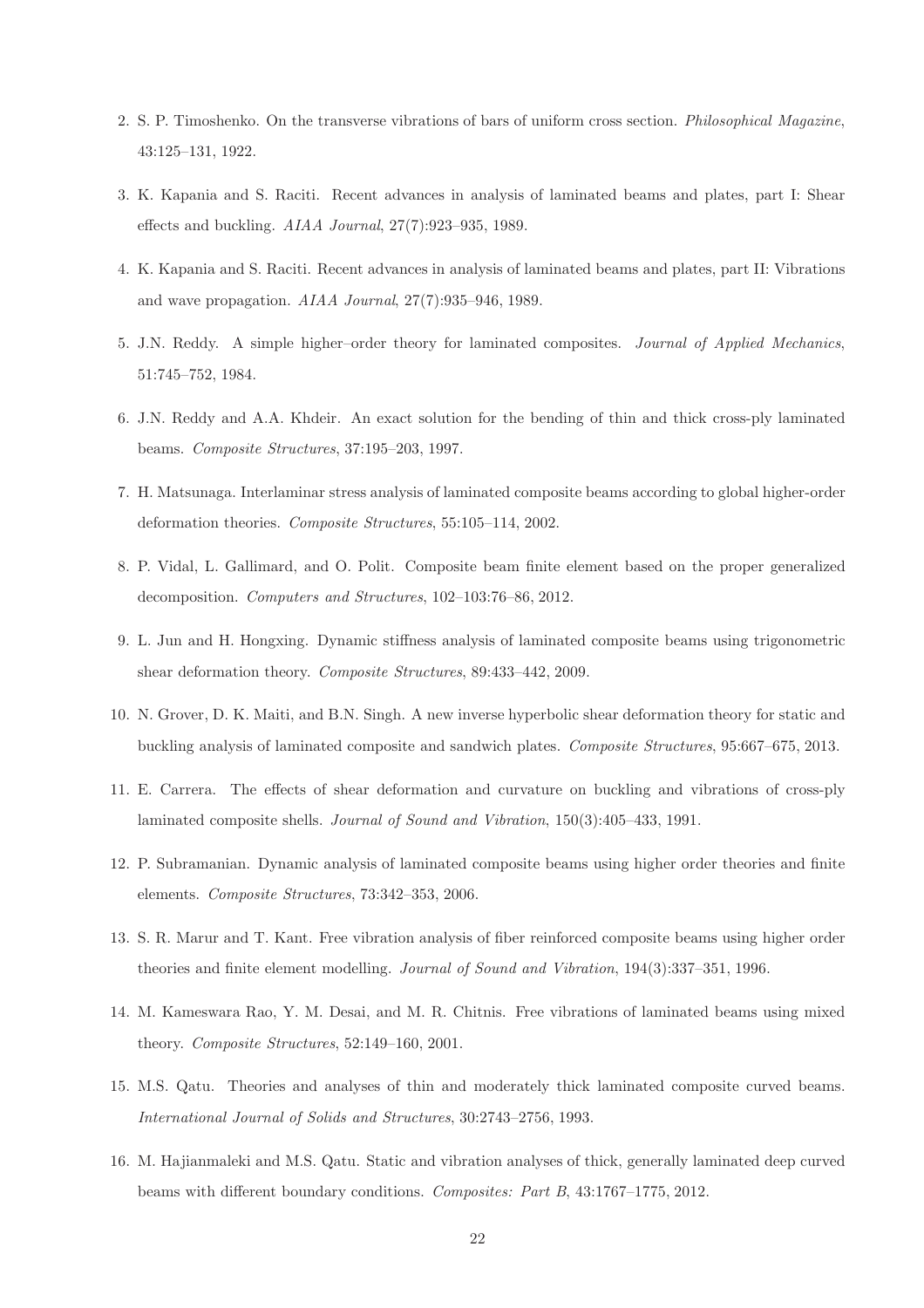- 17. M. Hajianmaleki and M.S. Qatu. Vibrations of straight and curved composite beams: A review. *Composites Structures*, 100:218–232, 2013.
- 18. Chen W.Q., C.F. Lv, and Z.G. Bian. Free vibration analysis of generally laminated beams via statespace-based differential quadrature. *Composite Structures*, 63:417–25, 2004.
- 19. A.D. Stemple and S.W. Lee. Large deflection static and dynamic finite element analysis of composite beams with arbitrary cross-sectional warping. *In: proceeding of the AIAA/ASME/ASCE/AHS/ASC 30th Structures, Structural Dynamics and Materials Conference*, Washington:1788–98, 1989.
- 20. M. Mitra, S. Gopalkrishan, and M.S. Bhat. A new superconvergent thin walled composite beam element for analysis of box beam structure. *Int. J. Solids Struct.*, 41:1491–518, 2004.
- 21. K. Chandrashekhara, K. Krishnamurthy, and S. Roy. Free vibration of composite beams including rotary inertia and shear deformation. *Computers and Structures*, 14:269–279, 1990.
- 22. K. Chandrashekhara and K.M. Bangera. Free vibration of composite beams using a refines shear flexible beam element. *Composite Structures*, 43(4):719–27, 1992.
- 23. N. J. Pagano. Exact solutions for composite laminates in cylindrical bending. *Journal of Composite Material*, 3:398–411, 1969.
- 24. E. Carrera. Historical review of zig-zag theories for multilayered plates and shells. *Applied Mechanics Reviews*, 9(2):287–308, 2002.
- 25. S.G. Lekhnitskii. *Anisotropic Plates*. 2nd Edition, Translated from the 2nd Russian Edited by SW Tsai and Cheron, Bordon and Breach, 1968.
- 26. R.P. Shimpi and Y.M. Ghugal. A new layerwise trigonometric shear deformation theory for two-layered cross-ply beams. *Composite Science and Technology*, 61:1271–1283, 2001.
- 27. M. Tahani. Analysis of laminated composite beams using layerwise displacement theories. *Composite Structures*, 79:535–547, 2007.
- 28. K.S. Surana and S.H. Nguyen. Two-dimensional curved beam element with higher-order hierarchical transverse approximation for laminated composites. *Composite Structures*, 36:499–511, 1990.
- 29. H. Murakami. Laminated composite theory with improved in-plane responses. *Jurnal of Applied Mechanics*, 53:661–666, 1986.
- 30. P. Vidal and O. Polit. A family of sinus finite elements for the analysis of rectangular laminated beams. *Composite Structures*, 84:56–72, 2008.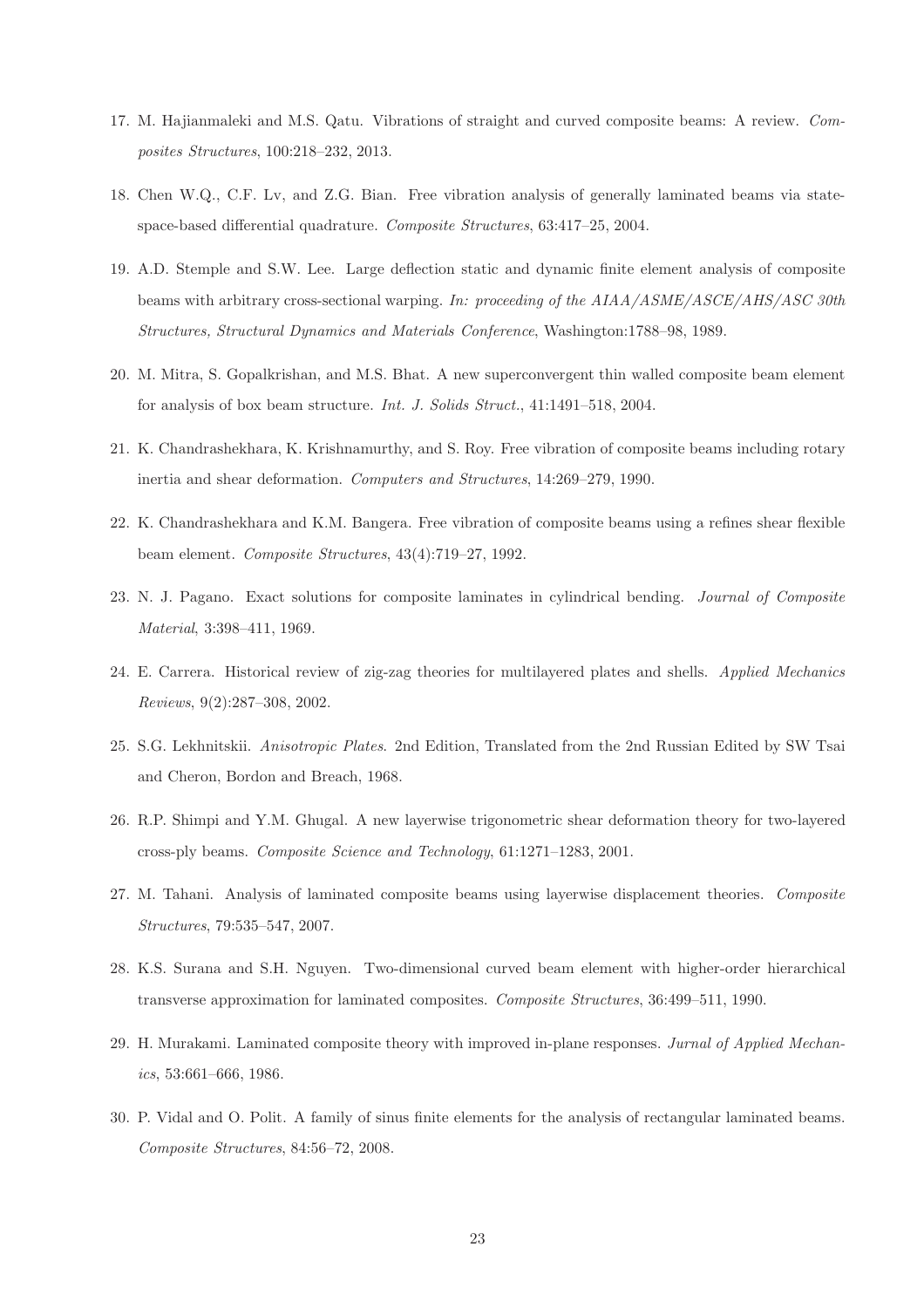- 31. P. Vidal and O. Polit. Assessment of the refined sinus model for the non-linear analysis of composite beams. *Composite Structures*, 87:370–381, 2009.
- 32. P. Vidal and O. Polit. A sine finite element using a zig-zag function for the analysis of laminated composite beams. *Composites: Part B*, 42:1671–1682, 2011.
- 33. E.O. O˜nate, A. Eijo, and S. Oller. Simple and accurate two-noded beam element for composite laminated beams using a refined zigzag theory. *Computer Methods in Applied Mechanics and Engineering*, 213– 216:362–382, 2012.
- 34. R. Chandra and I. Chopra. Experimental-theoretical investigation of the vibration characteristics of rotating composite box beam. *J. Aircrafts*, 29(4):657–64, 1992.
- 35. E.A. Armanios and A.M. Badir. Free vibration analysis of anysotropic thin-wall close-section beams. *AIAA J*, 33(10):1905–10, 1995.
- 36. D. S. Dancila and E. A. Armanios. The influence of coupling on the free vibration of anisotropic thin-walled closed-section beams. *Internationl Journal of Solids and Structures*, 35(23):3105–3119, 1998.
- 37. Z. Qin and L. Librescu. On a shear-deformable theory of anisotropic thin-walled beams: further contribution and validations. *Composite Structures*, 56:345–358, 2002.
- 38. F. Shadmehri, H. Haddadpour, and M. A. Kouchakdeh. Flexural-torsional behavior thin walled composite beams with closed cross-section. *Thin-Walled Structures*, 45:699–705, 2007.
- 39. T. P. Vo and J. Lee. Free vibration of thin-walled composite box beam. *Composite Structures*, 84:11–20, 2008.
- 40. M.G. Gunay and T. Timarci. Free vibration of composite box-beams by ANSYS. In *International Scietific Conference (UNITECH)*, Gabrovo, Bulgaria, 16-17 November 2012.
- 41. E. Carrera. Theories and finite elements for multilayered, anisotropic, composite plates and shells. *Archives of Computational Methods in Engineering*, 56(3):87–140, 2003.
- 42. E. Carrera. Theories and finite elements for multilayered plates and shells: a unified compact formulation with numerical assessment and benchmarking. *Archives of Computational Methods in Engineering*, 10(3):216–296, 2003.
- 43. E. Carrera, G. Giunta, and M. Petrolo. *Beam Structures: Classical and Advanced Theories*. John Wiley & Sons, 2011. DOI: 10.1002/9781119978565.
- 44. E. Carrera, G. Giunta, P. Nali, and M. Petrolo. Refined beam elements with arbitrary cross-section geometries. *Computers and Structures*, 88(5–6):283–293, 2010. DOI: 10.1016/j.compstruc.2009.11.002.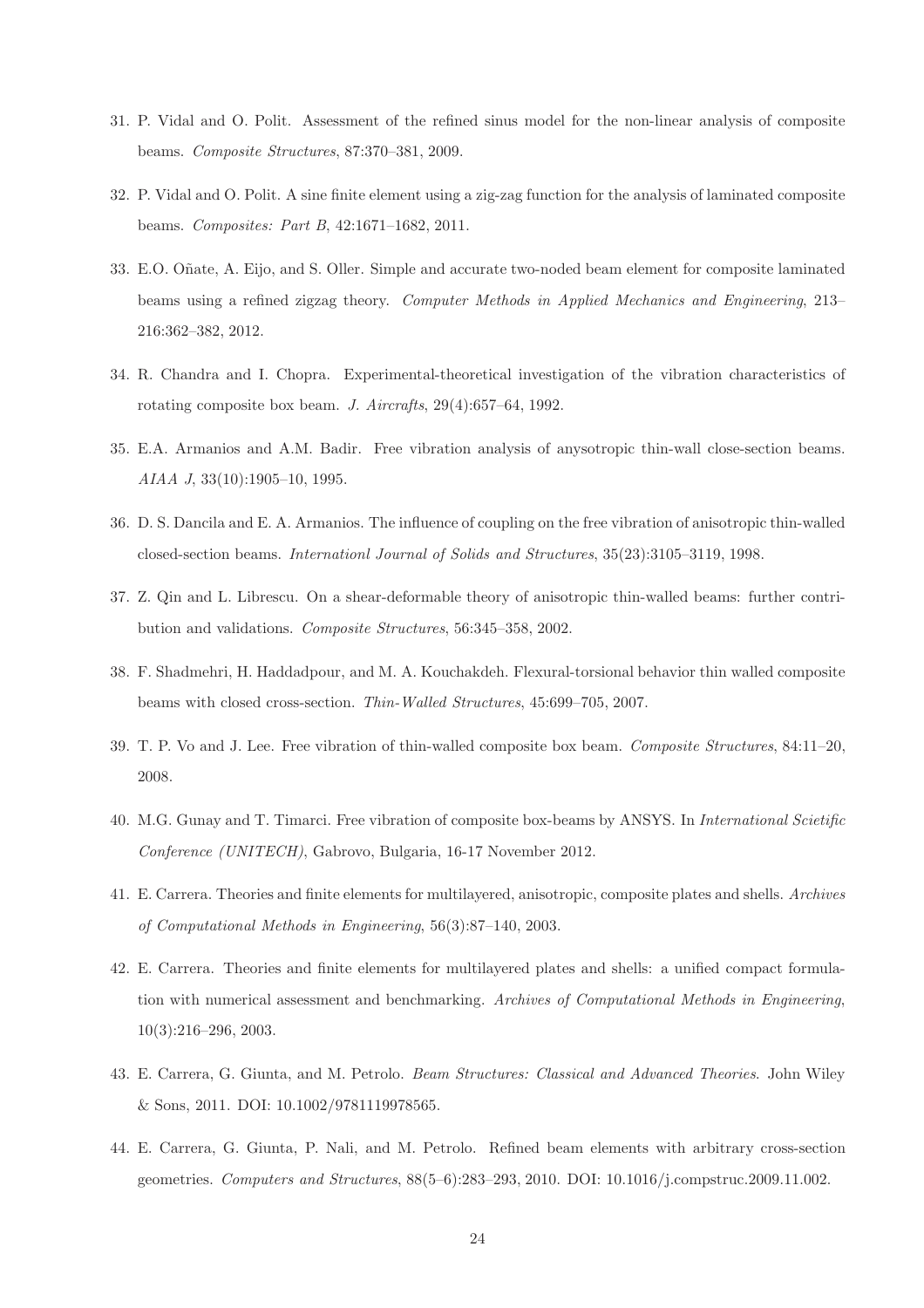- 45. E. Carrera, M. Petrolo, and E. Zappino. Performance of cuf approach to analyze the structural behavior of slender bodies. *Journal of Structural Engineeing*, 138(2):285–297, 2012.
- 46. E. Carrera, M. Petrolo, and P. Nali. Unified formulation applied to free vibrations finite element analysis of beams with arbitrary section. *Shock and Vibrations*, 18(3):485–502, 2011.
- 47. E. Carrera, M. Petrolo, and A. Varello. Advanced beam formulations for free vibration analysis of conventional and joined wings. *Journal of Aerospace Engineering*, 25(2):282–293, 2012.
- 48. E. Carrera, M. Filippi, and E. Zappino. Free vibration analysis of thin-walled cylinders reinforced with longitudinal and transversal stiffeners. *Journal of Vibration and Acoustics - ASME DC*, 135(1), 2012. DOI: 10.1115/1.4007559.
- 49. E. Carrera and M. Petrolo. On the effectiveness of higher-order terms in refined beam theories. *Journal of Applied Mechanics*, 78(3):041012(1–15), 2010.
- 50. A. Pagani, M. Boscolo, J.R. Banerjee, and E. Carrera. Exact dynamic stiffness elements based on onedimensional higher-order theories for free vibration analysis of solid and thin-walled structures. *Journal of Sound and Vibration*, 332(23):6104–6127, 2013. DOI: 10.1016/j.jsv.2013.06.023.
- 51. A. Pagani, E. Carrera, M. Boscolo, and J.R. Banerjee. Refined dynamic stiffness elements applied to free vibration analysis of generally laminated composite beams with arbitrary boundary conditions. *Composite Structures*, 110:305–316, 2014.
- 52. E. Carrera, M. Filippi, and E. Zappino. Analysis of rotor dynamic by one-dimensional variable kinematic theories. *Journal of Engineering for Gas Turbines and Power - ASME DC*, 135(9):092501–09, 2013.
- 53. E. Carrera, M. Filippi, and E. Zappino. Free vibration analysis of rotating composite blades via Carrera Unified Formulation. *Composite Structures*, 106:317–325, 2013. DOI: 10.1016/j.compstruct.2013.05.055.
- 54. E. Carrera and M. Filippi. Variable kinematic one-dimensional finite elements for the analysis of rotors made of composite materials. *Journal of Engineering for Gas Turbines and Power - ASME*, 2014. DOI: 10.1115/1.4027192.
- 55. E. Carrera and M. Petrolo. Refined beam elements with only displacement variables and plate/shell capabilities. *Meccanica*, 47(3):537–556, 2012. DOI: 10.1007/s11012-011-9466-5.
- 56. E. Carrera and M. Petrolo. Refined one-dimensional formulations for laminated structure analysis. *AIAA Journal*, 50(1):176–189, 2012. DOI: 10.2514/1.J051219.
- 57. E. Carrera, A. Pagani, and M. Petrolo. Classical, refined and component-wise theories for static analysis of reinforced-shell wing structures. *AIAA Journal*, 51(5):12551268, 2013. DOI: 10.2514/1.J052331.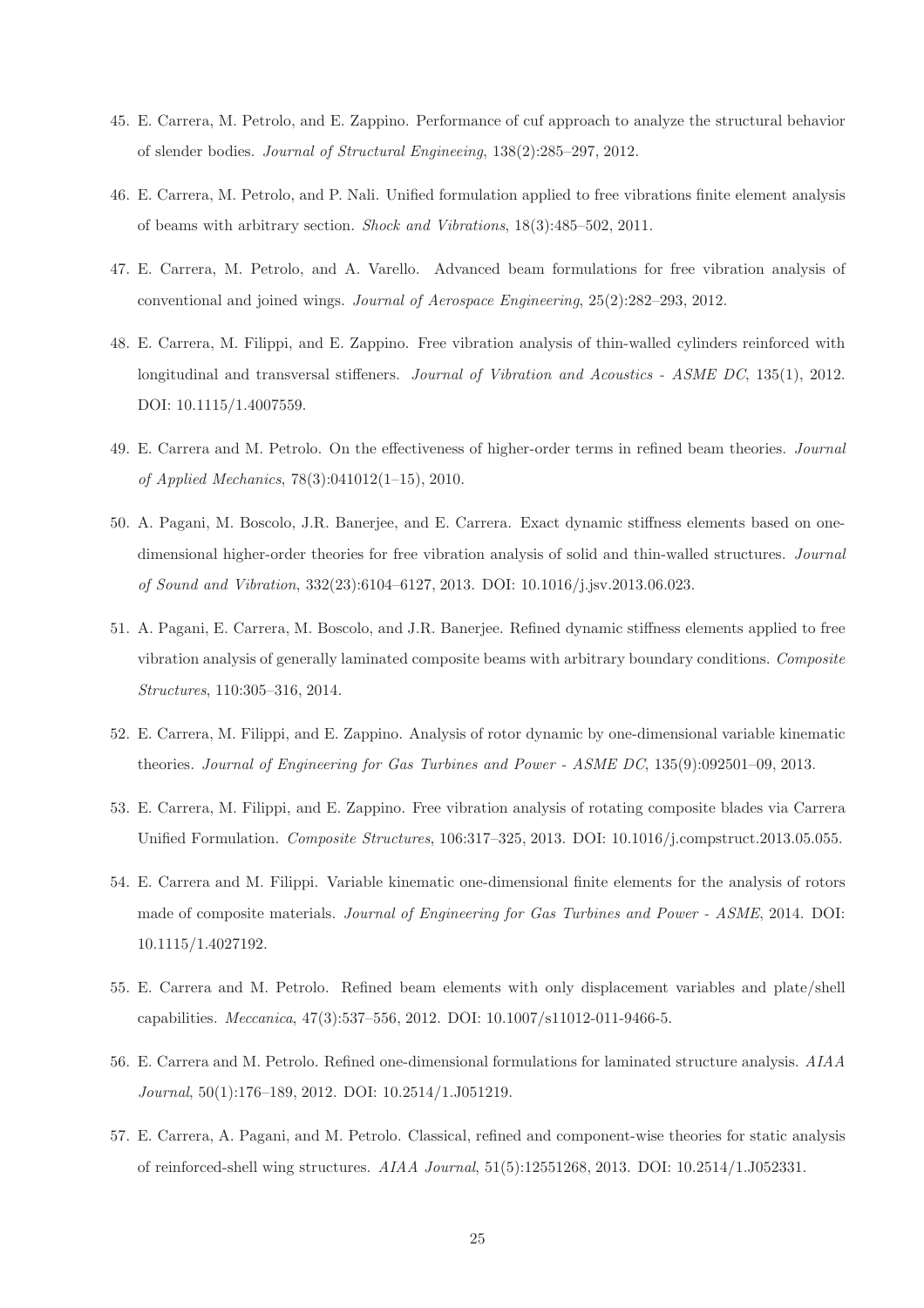- 58. E. Carrera, A. Pagani, and M. Petrolo. Component-wise method applied to vibration of wing structures. *Journal of Applied Mechanics*, 80:041012, 2013. DOI: 10.1115/1.4007849.
- 59. E. Carrera, A. Pagani, and M. Petrolo. Refined 1D finite elements for the analysis of secondary, primary and complete civil engineering structures. *Journal of Structural Engineering*, 2014. DOI: 10.1061/(ASCE)ST.1943-541X.0001076.
- 60. E. Carrera and A. Pagani. Free vibration analysis of civil engineering structures by component-wise models. *Journal of Sound and Vibration*, 2014. DOI: 10.1016/j.jsv.2014.04.063.
- 61. K.J. Bathe. *Finite element procedure*. Prentice hall, 1996.
- 62. R.B. Abarcar and P. Cuniff. The vibration of cantilever beams of fiber reinforced material. *Composite material*, 10(16):504–17, 1972.
- 63. D.H. Hodge, A.R. Atilgan, M.V. Fulton, and L.W. Rehfield. Free vibration analysis of composite beams. *Journal of the American Helicopter Society*, 36(3):36–47, 1991.
- 64. R. J. Allemang and D. L. Brown. A correlation coefficient for modal vector analysis. In *Proceedings of the International Modal Analysis Conference*, pages 110–116, 1982.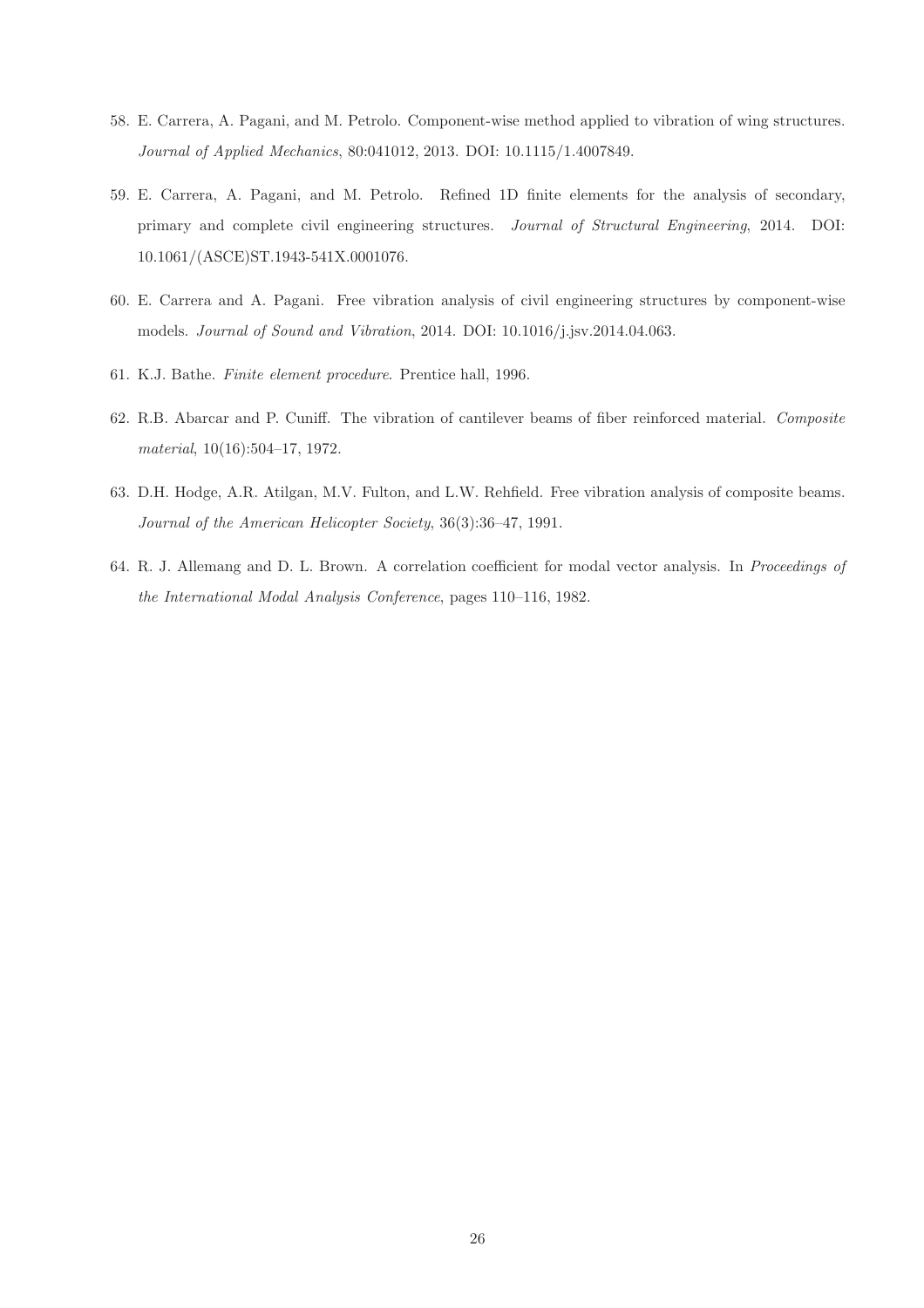# Appendix A

For a cross-section made of non-homogeneous orthotropic material, the components of the fundamental nucleus  $\pmb{K}^{ij\tau s}$  are here written:

$$
K_{xx} = I_l^{i,yj} \triangleleft F_{\tau} \tilde{C}_{46} F_{s,z} \triangleright + I_l^{i,yj} \triangleleft F_{\tau} \tilde{C}_{26} F_{s,x} \triangleright + I_l^{i,yj,y} \triangleleft F_{\tau} \tilde{C}_{66} F_s \triangleright + I_l^{ij} \triangleleft F_{\tau,z} \tilde{C}_{44} F_{s,z} \triangleright + I_l^{ij} \triangleleft F_{\tau,z} \tilde{C}_{24} F_{s,x} \triangleright + I_l^{ij,y} \triangleleft F_{\tau,z} \tilde{C}_{46} F_s \triangleright + I_l^{ij,y} \triangleleft F_{\tau,x} \tilde{C}_{26} F_s \triangleright + I_l^{ij} \triangleleft F_{\tau,x} \tilde{C}_{24} F_{s,z} \triangleright + I_l^{ij} \triangleleft F_{\tau,x} \tilde{C}_{22} F_{s,x} \triangleright
$$

$$
K_{xy} = I_l^{i, yj} \triangleleft F_{\tau} \tilde{C}_{66} F_{s, x} \triangleright + I_l^{i, yj} \triangleleft F_{\tau} \tilde{C}_{56} F_{s, z} \triangleright + I_l^{i, yj, y} \triangleleft F_{\tau} \tilde{C}_{36} F_{s} \triangleright + I_l^{ij} \triangleleft F_{\tau, x} \tilde{C}_{26} F_{s, x} \triangleright + I_l^{ij} \triangleleft F_{\tau, x} \tilde{C}_{25} F_{s, z} \triangleright + I_l^{ij} \triangleleft F_{\tau, z} \tilde{C}_{46} F_{s, x} \triangleright + I_l^{ij} \triangleleft F_{\tau, z} \tilde{C}_{45} F_{s, x} \triangleright + I_l^{ij, y} \triangleleft F_{\tau, z} \tilde{C}_{43} F_{s} \triangleright + I_l^{i j, y} \triangleleft F_{\tau, x} \tilde{C}_{23} F_{s} \triangleright
$$

$$
K_{xz} = I_l^{i_y j} \triangleleft F_{\tau} \tilde{C}_{46} F_{s,x} \triangleright + I_l^{i_y j} \triangleleft F_{\tau} \tilde{C}_{16} F_{s,z} \triangleright + I_l^{i_y j_y} \triangleleft F_{\tau} \tilde{C}_{56} F_{s} \triangleright + I_l^{i_y} \triangleleft F_{\tau,z} \tilde{C}_{44} F_{s,x} \triangleright + I_l^{i_y} \triangleleft F_{\tau,z} \tilde{C}_{14} F_{s,z} \triangleright + I_l^{i_y} \triangleleft F_{\tau,x} \tilde{C}_{24} F_{s,x} \triangleright + I_l^{i_y} \triangleleft F_{\tau,x} \tilde{C}_{21} F_{s,z} \triangleright + I_l^{i_j} \triangleleft F_{\tau,z} \tilde{C}_{45} F_{s} \triangleright + I_l^{i_j} \triangleleft F_{\tau,x} \tilde{C}_{25} F_{s} \triangleright
$$

$$
K_{yx} = I_l^{ij,y} \triangleleft F_{\tau,x} \tilde{C}_{66} F_s \triangleright + I_l^{ij,y} \triangleleft F_{\tau,z} \tilde{C}_{56} F_s \triangleright + I_l^{i,yj} \triangleleft F_{\tau} \tilde{C}_{43} F_{s,z} \triangleright + I_l^{i,yj} \triangleleft F_{\tau} \tilde{C}_{23} F_{s,z} \triangleright + I_l^{i,yj,y} \triangleleft F_{\tau} \tilde{C}_{36} F_s \triangleright + I_l^{ij} \triangleleft F_{\tau,x} \tilde{C}_{46} F_{s,x} \triangleright + I_l^{ij} \triangleleft F_{\tau,x} \tilde{C}_{26} F_{s,x} \triangleright + I_l^{ij} \triangleleft F_{\tau,z} \tilde{C}_{45} F_{s,z} \triangleright + I_l^{ij} \triangleleft F_{\tau,z} \tilde{C}_{25} F_{s,x} \triangleright
$$

$$
K_{yy} = I_l^{ij} \triangleleft F_{\tau,x} \tilde{C}_{66} F_{s,x} \triangleright + I_l^{ij} \triangleleft F_{\tau,x} \tilde{C}_{56} F_{s,z} \triangleright + I_l^{ij} \triangleleft F_{\tau,z} \tilde{C}_{56} F_{s,x} \triangleright + I_l^{ij} \triangleleft F_{\tau,z} \tilde{C}_{56} F_{s,x} \triangleright + I_l^{ij} \triangleleft F_{\tau,z} \tilde{C}_{55} F_{s,z} \triangleright + I_l^{ij,y} \triangleleft F_{\tau,z} \tilde{C}_{36} F_{s} \triangleright + I_l^{ij,y} \triangleleft F_{\tau} \tilde{C}_{36} F_{s,x} \triangleright + I_l^{i,yj} \triangleleft F_{\tau} \tilde{C}_{35} F_{s,z} \triangleright + I_l^{i,yj} \triangleleft F_{\tau} \tilde{C}_{33} F_{s} \triangleright
$$

$$
K_{yz} = I_l^{ij} \triangleleft F_{\tau,x} \tilde{C}_{46} F_{s,x} \triangleright + I_l^{ij} \triangleleft F_{\tau,x} \tilde{C}_{16} F_{s,z} \triangleright + I_l^{ij} \triangleleft F_{\tau,z} \tilde{C}_{45} F_{s,x} \triangleright + I_l^{ij} \triangleleft F_{\tau,z} \tilde{C}_{45} F_{s,x} \triangleright + I_l^{ij} \triangleleft F_{\tau,z} \tilde{C}_{15} F_{s,z} \triangleright + I_l^{ij,y} \triangleleft F_{\tau,x} \tilde{C}_{56} F_{s} \triangleright + I_l^{ij,y} \triangleleft F_{\tau,z} \tilde{C}_{55} F_{s} \triangleright + I_l^{i,yj} \triangleleft F_{\tau} \tilde{C}_{43} F_{s,x} \triangleright + I_l^{i,yj} \triangleleft F_{\tau} \tilde{C}_{13} F_{s,z} \triangleright + I_l^{i,yj,y} \triangleleft F_{\tau} \tilde{C}_{35} F_{s} \triangleright
$$